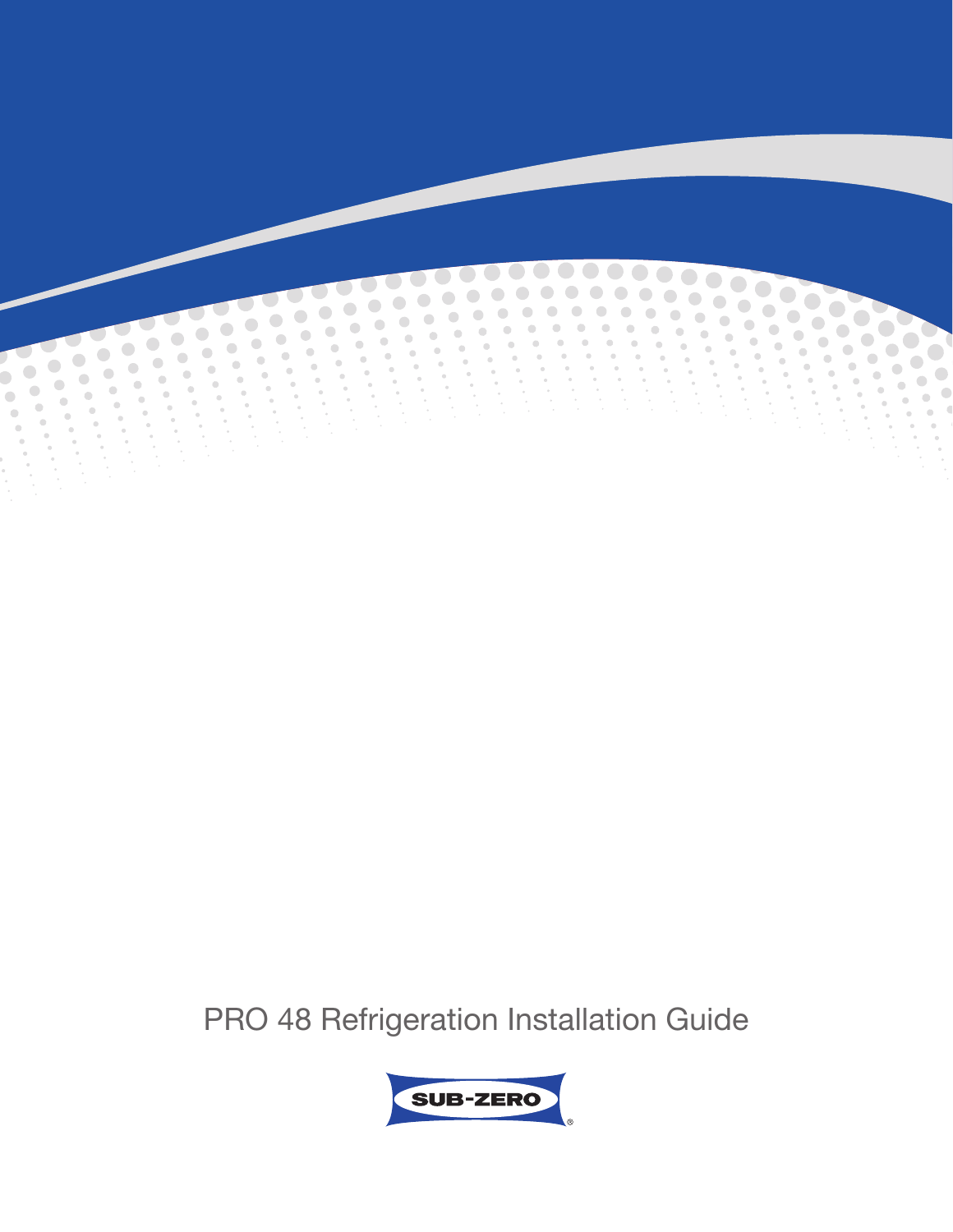# **Contents**

- 3 PRO 48 Refrigeration
- 4 Opening Dimensions
- 5 Electrical
- 5 Plumbing
- 6 Preparation
- 6 Anti-Tip Bracket
- 8 Placement
- 8 Water Line
- 8 Alignment
- 10 Completion

Features and specifications are subject to change at any time without notice. Visit subzero.com/specs for the most up-to-date information.

#### Important Note

To ensure this product is installed and operated as safely and efficiently as possible, take note of the following types of highlighted information throughout this guide:

IMPORTANT NOTE highlights information that is especially important.

CAUTION indicates a situation where minor injury or product damage may occur if instructions are not followed.

WARNING states a hazard that may cause serious injury or death if precautions are not followed.

IMPORTANT NOTE: Throughout this guide, dimensions in parentheses are millimeters unless otherwise specified.

IMPORTANT NOTE: Save these instructions for the local electrical inspector.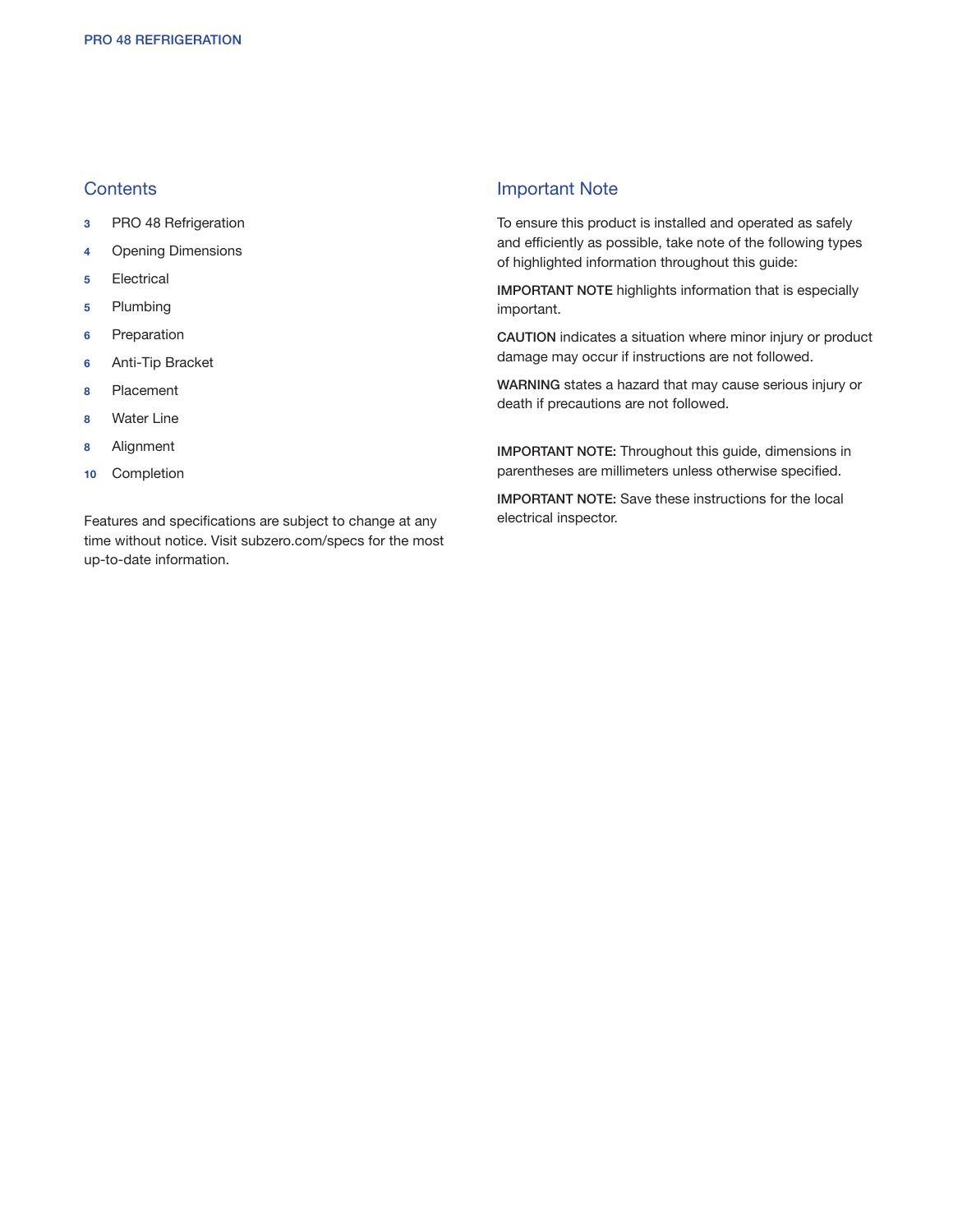# Product Information

Important product information including the model and serial number are listed on the product rating plate. The rating plate is located inside the cabinet, to the left of the upper freezer drawer. Refer to the illustration below.

If service is necessary, contact Sub-Zero factory certified service with the model and serial number. For the name of the nearest Sub-Zero factory certified service or for questions regarding the installation, visit the contact & support section of our website, subzero.com or call Sub-Zero customer care at 800-222-7820.

# Tools and Materials

- Screwdrivers—standard, Phillips and Torx.
- Power drill.
- Drill bits (masonry bits required for concrete installation).
- Standard Allen wrench set.
- Standard socket and wrench set.
- 2' and 4' levels.
- Tubing cutter.
- 3' of 1/4" OD copper, braided stainless steel or PEX tubing.
- Saddle valve.
- Material to protect home, flooring and cabinetry during installation.



Rating plate location (inside drawer).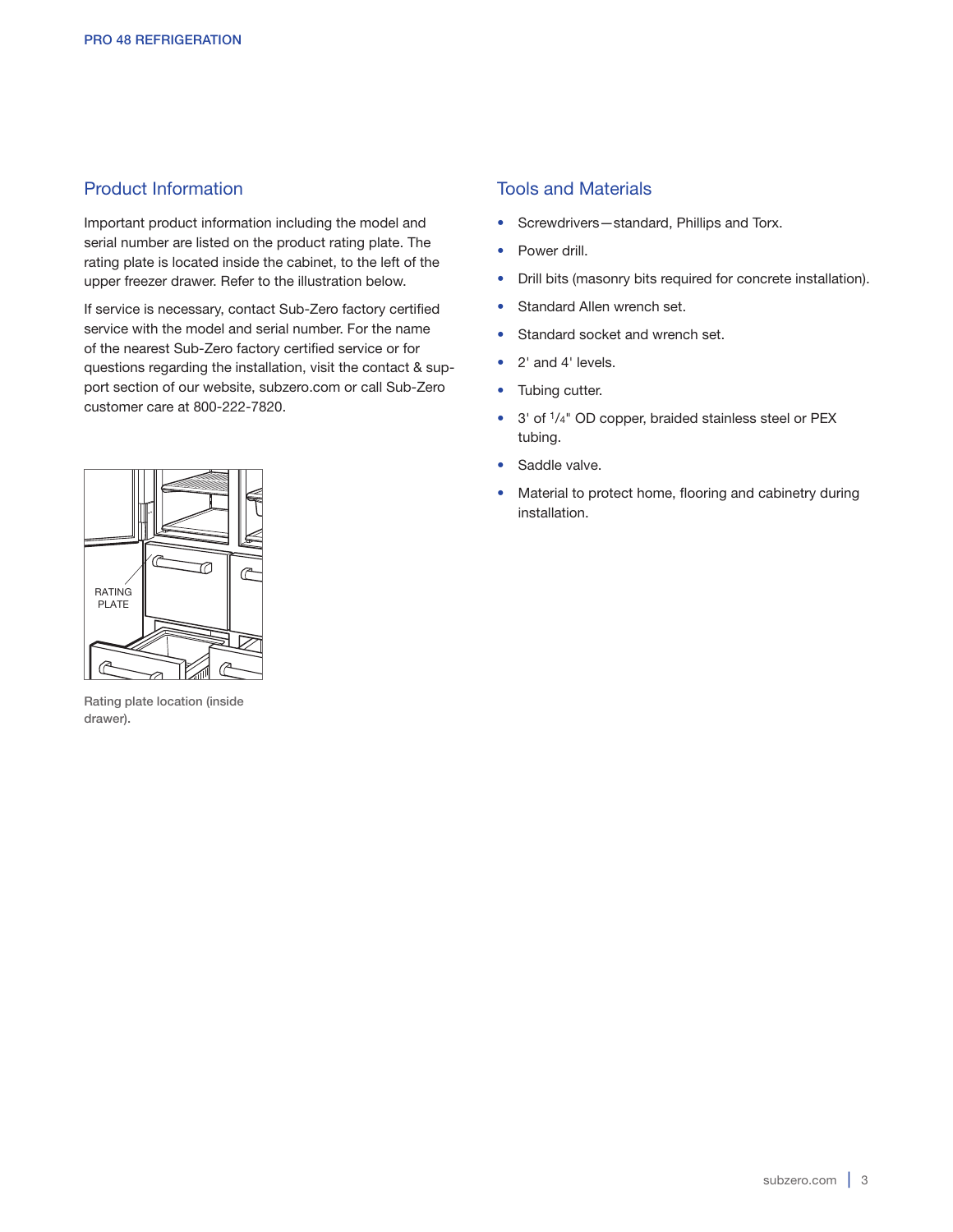# Opening Dimensions

#### STANDARD AND FLUSH BUILT-IN INSTALLATIONS



OPENING W H D Standard  $47^{1}/2$ " (1206)  $83^{3}/4$ " (2127) 24" (610) Flush 48" (1219) 841/8" (2137) 26" (660)

For standard built-in installations, the face frame will extend 2" (51) beyond cabinetry. In flush installations, the face frame will be flush with surrounding cabinetry.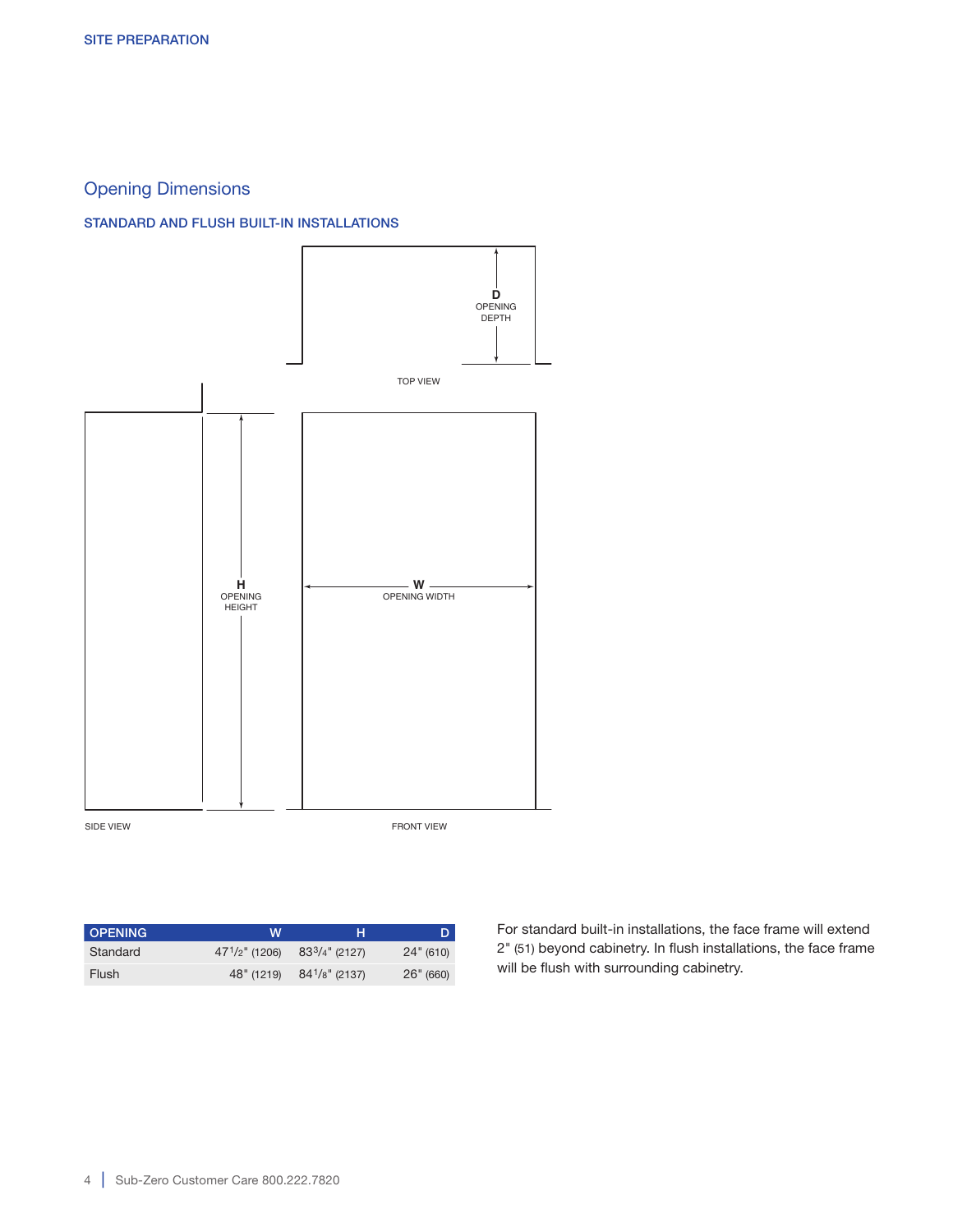# **Electrical**

Installation must comply with all applicable electrical codes.

The electrical supply should be located within the shaded area shown in the illustration below. A separate circuit, servicing only this appliance is required. A ground fault circuit interrupter (GFCI) is not recommended and may cause interruption of operation.

| <b>ELECTRICAL REQUIREMENTS</b> |                        |
|--------------------------------|------------------------|
| <b>Electrical Supply</b>       | 115 VAC, 60 Hz         |
| Service                        | 15 amp                 |
| Receptacle                     | 3-prong grounding-type |

#### A CAUTION

The outlet must be checked by a qualified electrician to be sure that it is wired with the correct polarity. Verify that the outlet is properly grounded.

#### **A WARNING**

Do not use an extension cord, two-prong adapter or remove the power cord ground prong.

# **Plumbing**

Installation must comply with all applicable plumbing codes.

The water supply line should be located within the shaded area shown in the illustration below. The water supply line should be connected to the house supply with an easily accessible shut-off valve. Do not use self-piercing valves. The water supply line must not interfere with installation of the anti-tip bracket.

A reverse osmosis system can be used provided there is constant water pressure of 35–120 psi (2.4–8.3 bar) supplied to the unit at all times. In this application, the water filtration system must be bypassed by removing the filter. A copper line is not recommended for this application.

| <b>PLUMBING REQUIREMENTS</b> |                                                             |
|------------------------------|-------------------------------------------------------------|
| <b>Water Supply</b>          | $1/4$ " OD copper, braided<br>stainless steel or PEX tubing |
| Pressure                     | 35-120 psi (2.4-8.3 bar)                                    |
| Excess Line for Connection   | 36" (914)                                                   |



Water supply location.



Electrical supply location.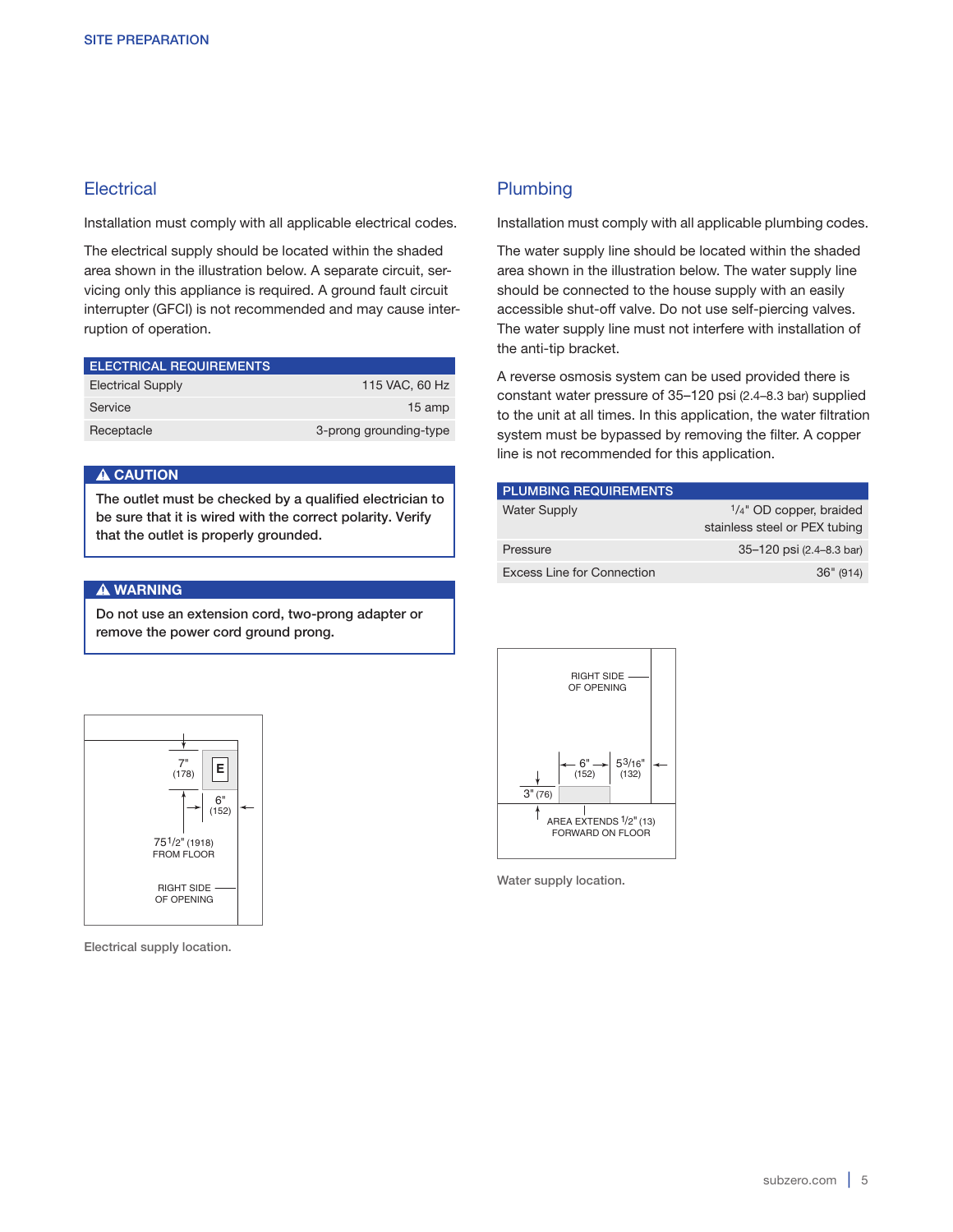# **Preparation**

Uncrate the unit and inspect for damage. Remove the wood base and discard shipping bolts and brackets. Remove and recycle packing materials. Do not discard the kickplate, antitip bracket and hardware.

Completely retract the front leveling legs to allow the unit to be moved into position. The front and rear leveling legs can be adjusted from the front once the unit is in position.

Remove the drain pan from the base of the unit to avoid damage, and allow for proper appliance dolly placement.

The grille assembly should be removed prior to moving the unit. To remove, pull out on the bottom edge of the grille and rotate upward. Cut cable ties that attach the network cable to the grille, then disconnect the network cable. Remove three grille bolts from the grille, then pull grille forward to remove. Refer to the illustration below.



Grille removal.

# Anti-Tip Bracket

#### **A WARNING**

To prevent the unit from tipping forward, the anti-tip bracket must be installed.

Use the centerline locating holes to position the anti-tip bracket in the center of the opening. The bracket must be positioned 24" (610) from the front of the opening to the back of the bracket. This depth will increase to 26" (660) for a flush installation. Failure to properly position the anti-tip bracket will prevent proper engagement.

Use all anti-tip bracket hardware as instructed for wood or concrete floors.

IMPORTANT NOTE: For wood or concrete floor applications, if the #12 screws do not hit a wall stud or wall plate, use the #8 screws and #12 washers with the wall anchors.

IMPORTANT NOTE: In some installations the subflooring or finished floor may necessitate angling the screws used to fasten the anti-tip bracket to the back wall.

| <b>ANTI-TIP HARDWARE</b> |                                                                  |
|--------------------------|------------------------------------------------------------------|
|                          | Anti-tip bracket                                                 |
| 12                       | #12 $\times$ 2 <sup>1</sup> / <sub>2</sub> " pan head screws     |
| 3                        | $3/8"$ -16 x $3^3/4"$ wedge anchors                              |
| 12                       | #12 flat washers                                                 |
| 3                        | #8-18 $\times$ 1 <sup>1</sup> / <sub>4</sub> " truss head screws |
| 3                        | Nylon Zip-it <sup>®</sup> wall anchors                           |



Anti-tip bracket.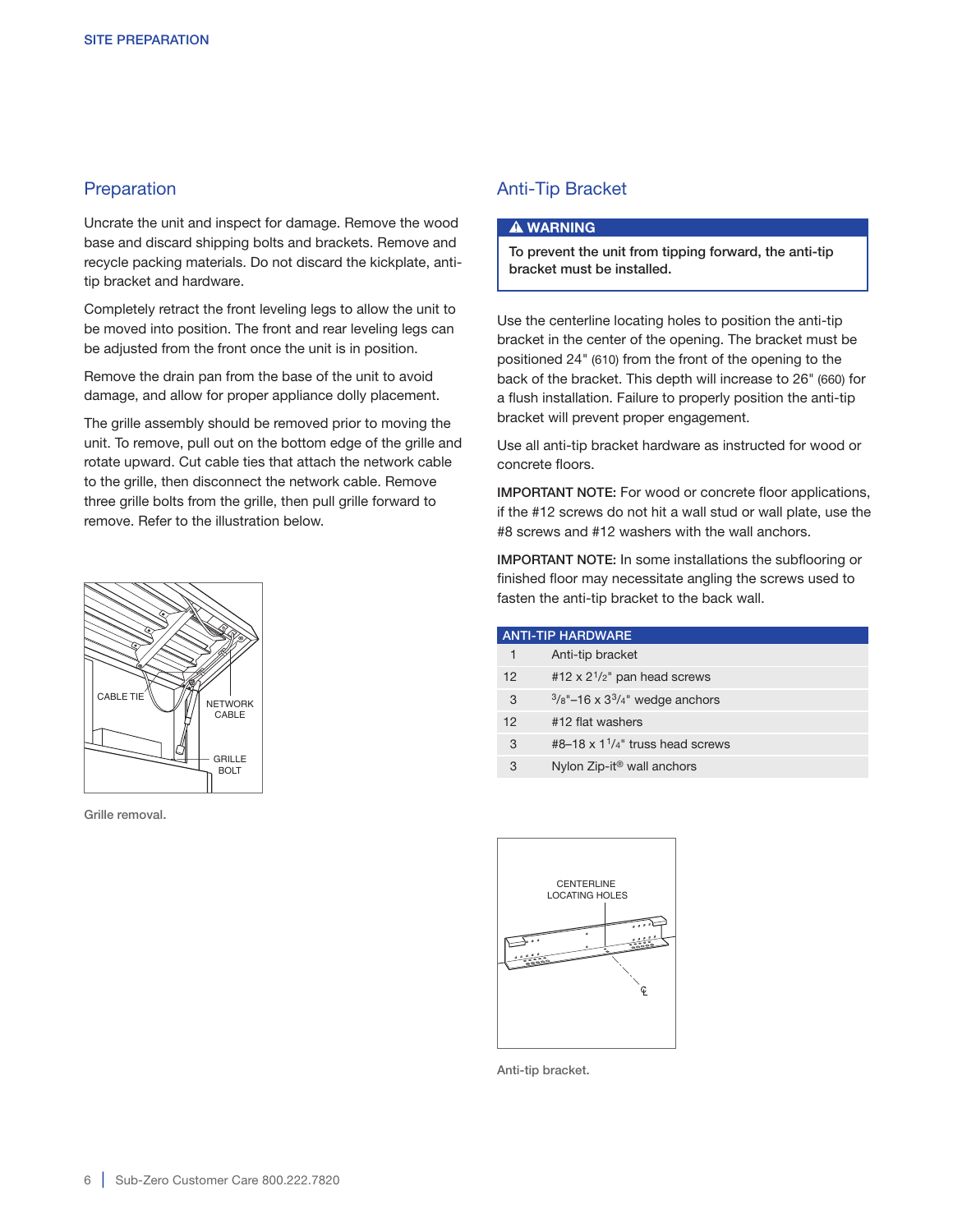# Anti-Tip Bracket

#### WOOD FLOOR APPLICATION

After properly locating the anti-tip bracket in the opening, drill pilot holes 3/16" (5) diameter maximum in the wall studs or wall plate. Use the #12 screws and washers to secure the bracket. Verify the screws penetrate through the flooring material and into wall studs or wall plate a minimum of 3/4" (19). Refer to the illustration below.

#### CONCRETE FLOOR APPLICATION

After properly locating the anti-tip bracket in the opening, drill pilot holes 3/16" (5) diameter maximum in the wall studs or wall plate. Drill 3/8" (10) diameter holes into the concrete a minimum of  $1\frac{1}{2}$ " (38) deep. Use the #12 screws and washers to secure the bracket to the wall, and use the 3/8" wedge anchors to secure the bracket to the floor. Verify the screws penetrate wall studs or wall plate a minimum of  $\frac{3}{4}$ " (19). Refer to the illustration below.



Wood floor. The Concrete floor.

#### CONCRETE WEDGE ANCHOR INSTALLATION:

- 1 Drill a  $3/8$ " (10) diameter hole any depth exceeding the minimum embedment. Clean the hole or drill additional depth to accommodate drill fines.
- 2 Assemble the washer and nut flush with the end of anchor to protect threads. Drive the anchor through the material to be fastened until the washer is flush with the surface material.
- 3 Expand the anchor by tightening the nut 3–5 turns past hand-tight position or to 25 foot-pounds of torque.

#### **A WARNING**

Verify there are no electrical wires or plumbing in the area which the screws could penetrate.

#### A CAUTION

Always wear safety glasses and use other necessary protective devices or apparel when installing or working with anchors.

Anchors are not recommended for use in lightweight masonry material such as block or brick, or for use in new concrete which has not had sufficient time to cure. The use of core drills is not recommended to drill holes for the anchors.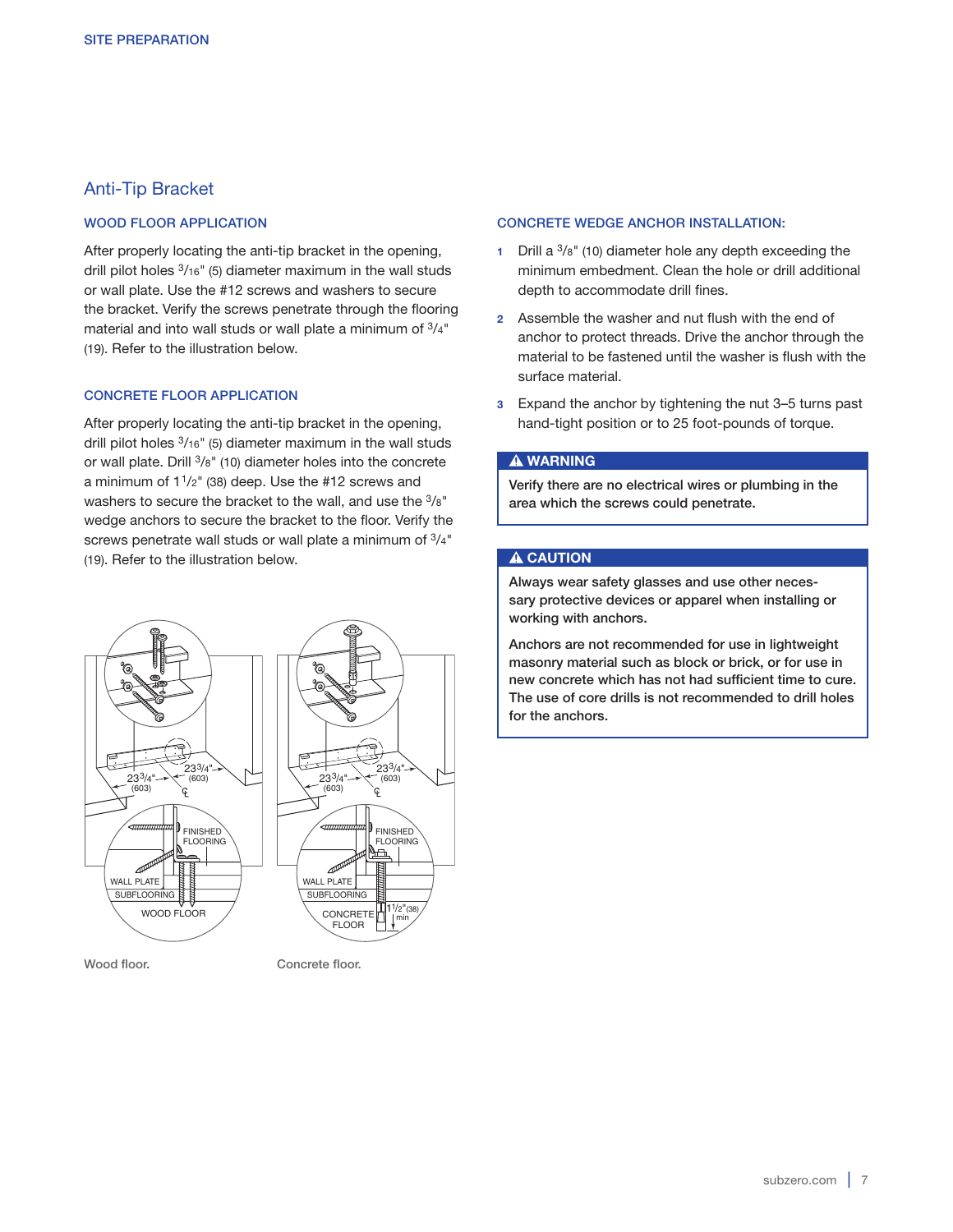# **Placement**

#### **A** CAUTION

Before moving the unit into position, secure doors and drawers closed and protect any finished flooring.

Use an appliance dolly to move the unit near the opening.

If the unit has been on its back or side, it must stand upright for a minimum of 24 hours before connecting power.

Plug the power cord into the grounded outlet and roll the unit into position. Verify the anti-tip bracket is properly engaged.

#### Water Line

Approximately  $3'$  (.9 m) of  $1/4''$  plastic tubing is connected to the unit with a preassembled  $1/4$ " compression connection under the unit. The water line fitting connection kit, provided with the unit, contains a <sup>1</sup>/<sub>4</sub>" compression union fitting for connection to the household water line.

Purge the water line prior to final connection to the unit. This will remove any debris that may be present in the tubing from installing the new water line.

Place the sleeve and nut on the water line and fasten to the connection at the end of the tubing. Do not over tighten. Check all water line fittings for leaks. Verify the drain pan can be installed and removed without water line interference.

IMPORTANT NOTE: If a reverse osmosis system used, it is recommended that the water filtration system be bypassed by removing the filter.

IMPORTANT NOTE: Water lines can not be exposed to freezing temperatures.

# **Alignment**

#### LEVELING

Once the unit is in position, turn the front leveling legs clockwise to adjust the height. The rear height adjustment can be made from the front of the roller base. Using a  $\frac{3}{8}$ " socket, turn the 3/8" hex bolt clockwise to raise the unit or counterclockwise to lower. Use the lowest torque setting when using a power drill. Do not turn the rear leveling legs by hand. Refer to the illustration below.

When the unit is properly leveled, door and drawer adjustments are less likely to be necessary.

IMPORTANT NOTE: Level the unit to the floor, not surrounding cabinetry. This could affect the operation of the unit, such as door closing.

#### **A WARNING**

To reduce the possibility of the unit tipping forward, the front leveling legs must be in contact with the floor.



Leveling.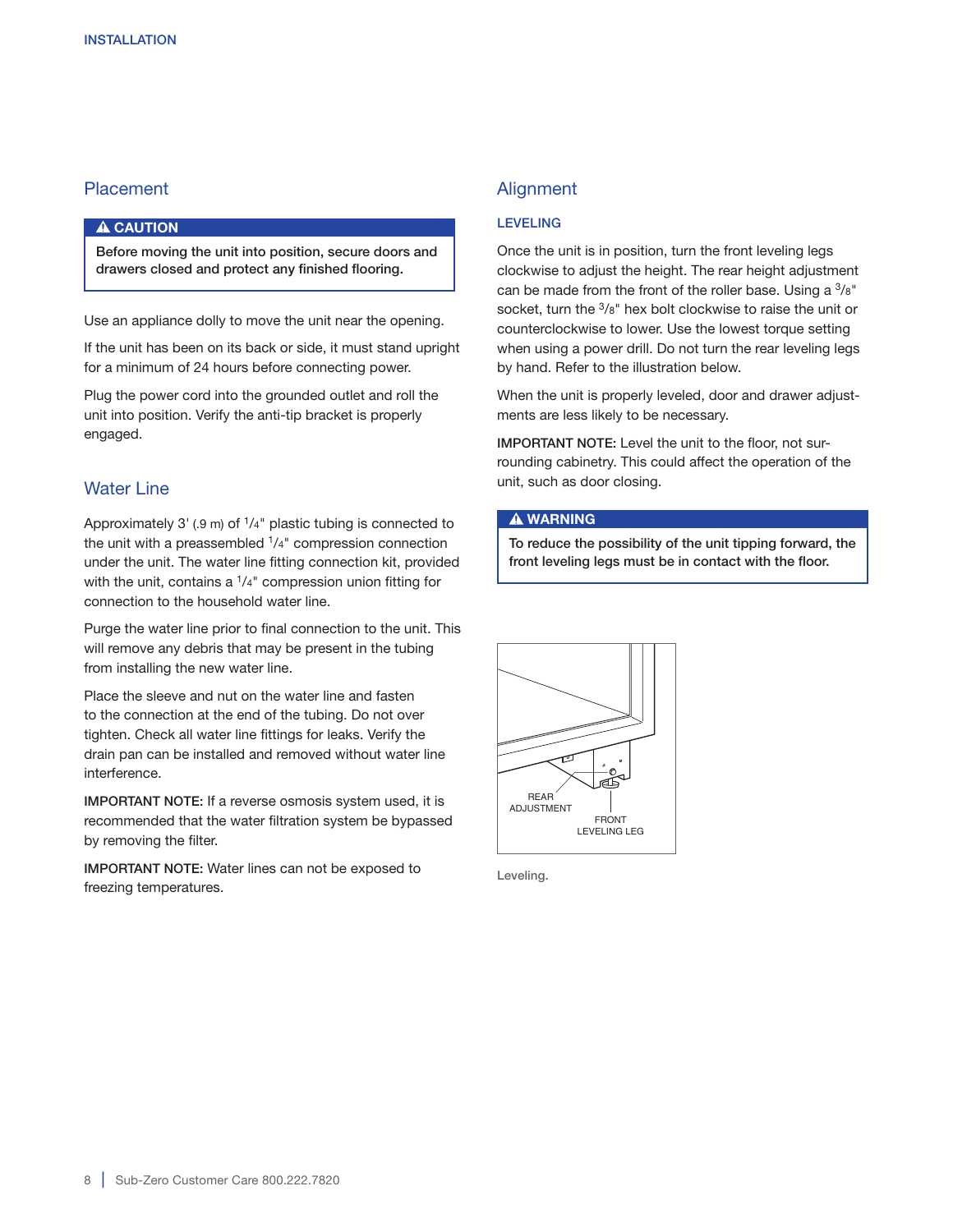# **Alignment**

#### DOOR ADJUSTMENT

To make adjustments, remove door and door stop, then slightly loosen the two upper hinge screws. Use the Allen wrench provided to turn adjustment screw to adjust hinge. Refer to the illustration below. Reinstall door and check alignment. Repeat until door is properly aligned.

IMPORTANT NOTE: When adjusting doors, verify the hinge tab continues to engage the door light switch. Refer to the illustration below.





Door removal. Hinge adjustment.

#### DRAWER ADJUSTMENT

Vertical adjustment | Loosen the three mounting screws. Refer to the illustration below. Using a  $\frac{7}{16}$ " wrench, turn the adjustment bolt clockwise to raise and counterclockwise to lower. Tighten screws, then reinstall drawer and check alignment. Repeat until drawer is properly aligned.

Horizontal adjustment | Loosen the front drawer slide screw. Refer to the illustration below. Adjust the front retainer right or left, then tighten screw. Next, lift up on the rear retainer and shift forward or backward to maintain alignment with front retainer. Each set of holes will adjust alignment by  $\frac{1}{32}$ " (.8).





Vertical adjustment. Horizontal adjustment.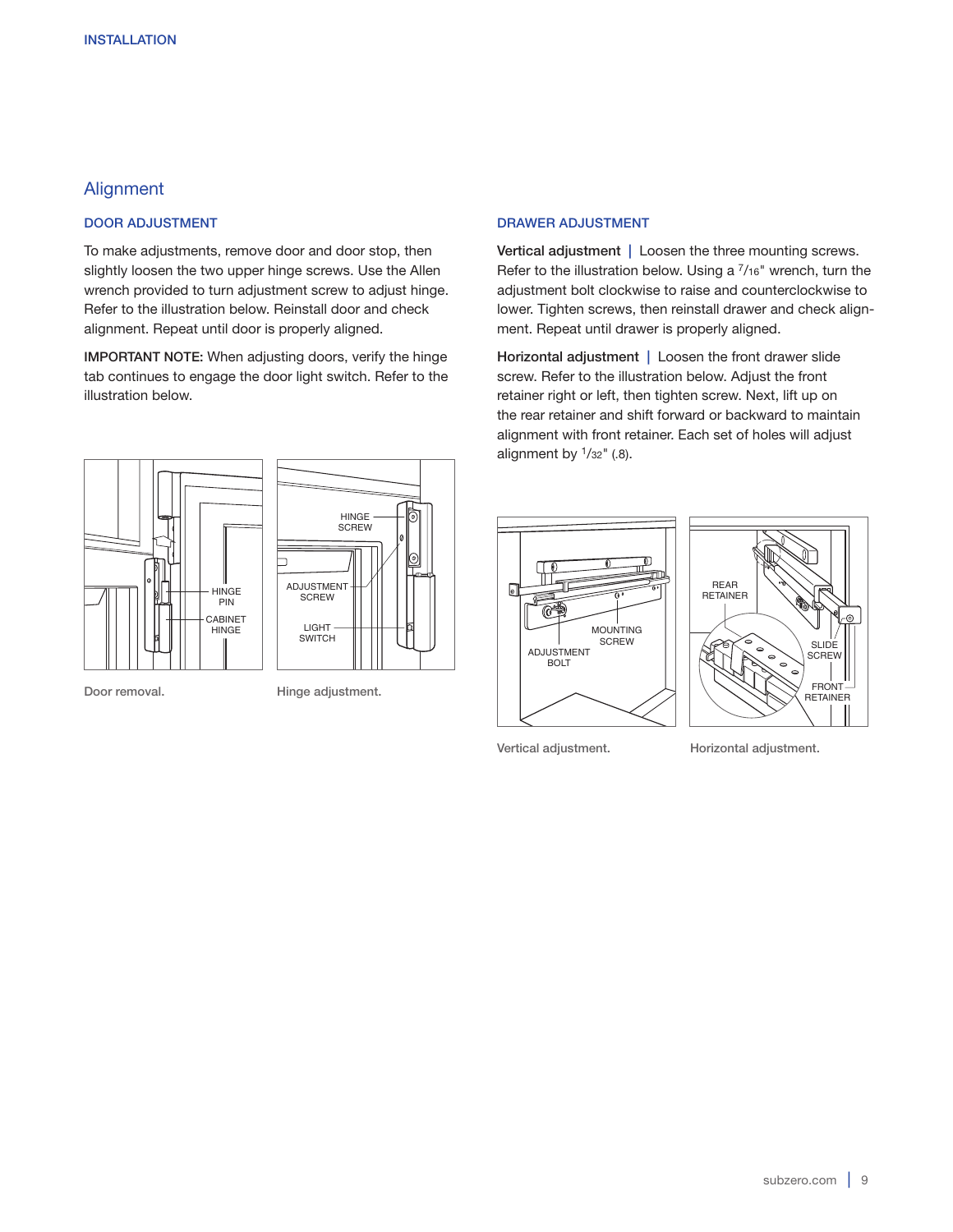# **Completion**

Install the grille assembly and check for proper fit. Reconnect the network cable. Refer to page 6. Attach the network cable to the grille using cable ties provided.

Reinstall the drain pan and verify it is in the proper position.

Install the kickplate using screws to attach it to brackets on the inside of each roller base. Refer to the illustration below. The kickplate must be removable for service. The floor cannot interfere with removal.

Install leg covers. Remove paper backing and press into position.

Turn power on by touching POWER on the control panel.

#### WATER FILTER BYPASS

If the water filtration system will not be utilized, it can be placed in water filter bypass mode by removing the water filter. Refer to the illustration below. Follow these steps to remove the water filter:

- 1 Pull out on the bottom edge of the grille assembly and tilt the grille frame upward.
- 2 To remove the cartridge, rotate the cartridge counterclockwise one-quarter turn and pull out. Refer to the illustration below.



Kickplate installation.





Open grille. Water filter removal.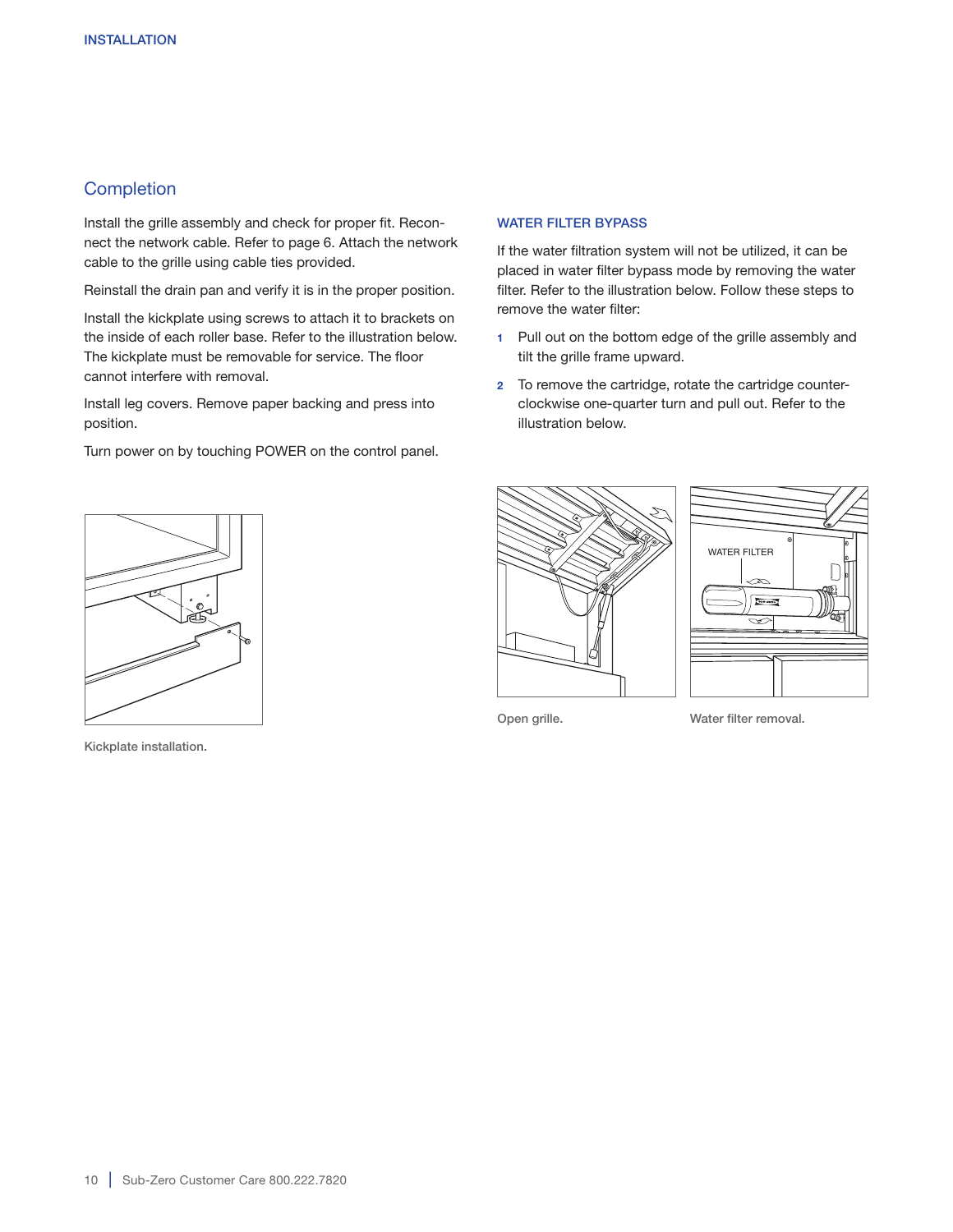# **Completion**

#### 90° DOOR STOP

The doors of all models open to 135°. For installations where the door opening must be limited, an optional 90° door stop kit is available through an authorized Sub-Zero dealer. For local dealer information, visit the find a showroom section of our website, subzero.com.

#### **A WARNING**

Follow all city and state laws when storing, recycling or discarding unused refrigerators and freezers.

Sub-Zero, Sub-Zero & Design, Dual Refrigeration, Constant Care, The Living Kitchen, Great American Kitchens The Fine Art of Kitchen Design, and Ingredients are registered trademarks and service marks of Sub-Zero, Inc. Wolf, Wolf & Design, Wolf Gourmet, W & Design and the color red as applied to knobs are registered trademarks and service marks of Wolf Appliance, Inc. (collectively, the "Company Marks.") All other trademarks or registered trademarks are property of their respective owners in the United States and other countries.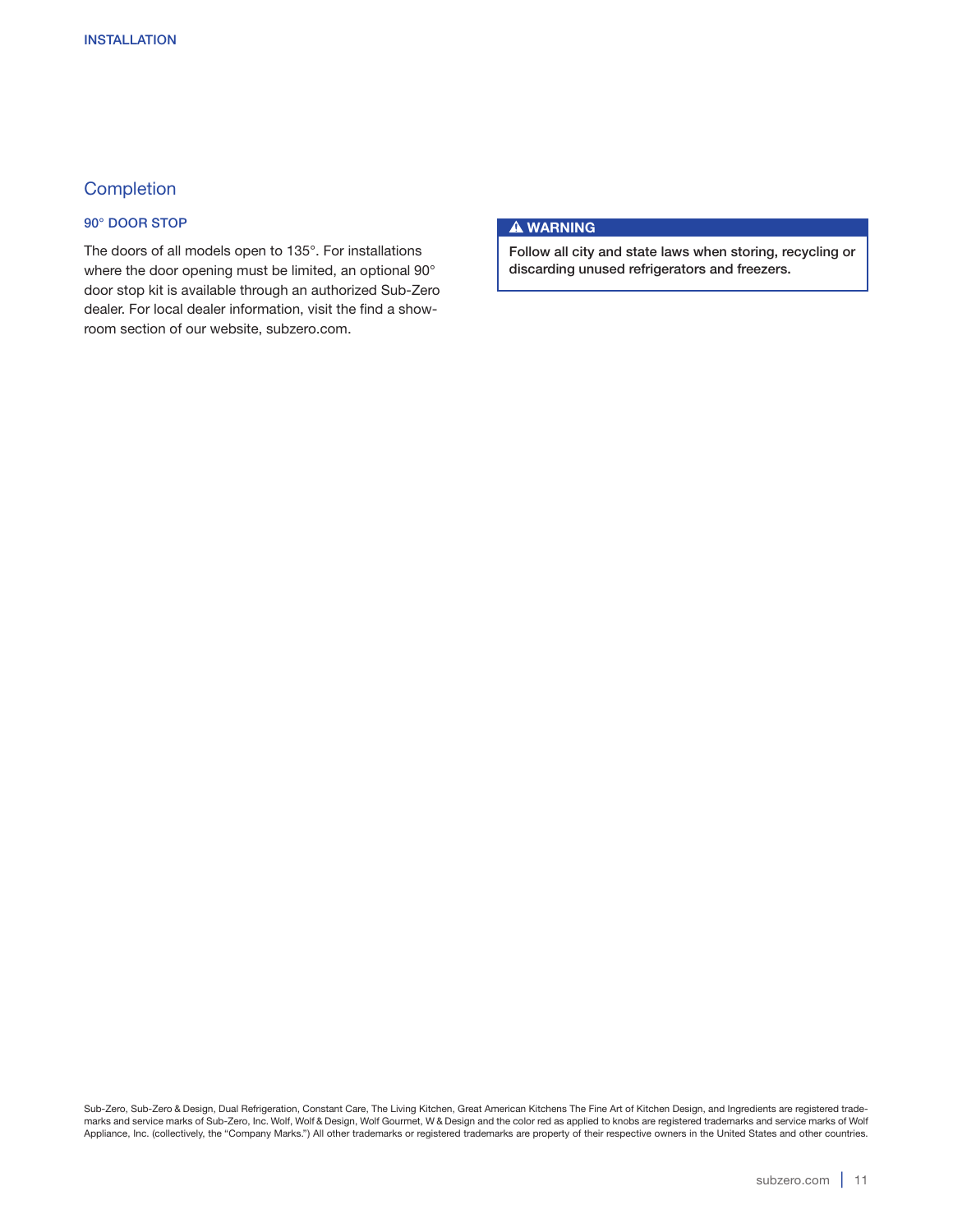# Contenido

- 3 Unidad de refrigeración PRO 48
- 4 Dimensiones de abertura
- 5 Instalación eléctrica
- 5 Plomería
- 6 Preparación
- 6 Soporte antivuelco
- 8 Colocación
- 8 Línea de agua
- 8 Alineación
- 10 Finalización

# Aviso importante

Para garantizar que este producto sea instalado y operado de la forma más segura y eficiente posible, tome nota de los siguientes tipos de información resaltada en esta guía:

AVISO IMPORTANTE resalta la información que es especialmente importante.

PRECAUCIÓN indica una situación en la que se pueden sufrir heridas leves o provocar daños al producto si no se siguen las instrucciones.

ADVERTENCIA indica peligro de que se produzcan heridas graves o incluso la muerte si no se siguen las precauciones.

AVISO IMPORTANTE: En toda esta guía, las dimensiones entre paréntesis son milímetros, a menos que se especifique lo contrario.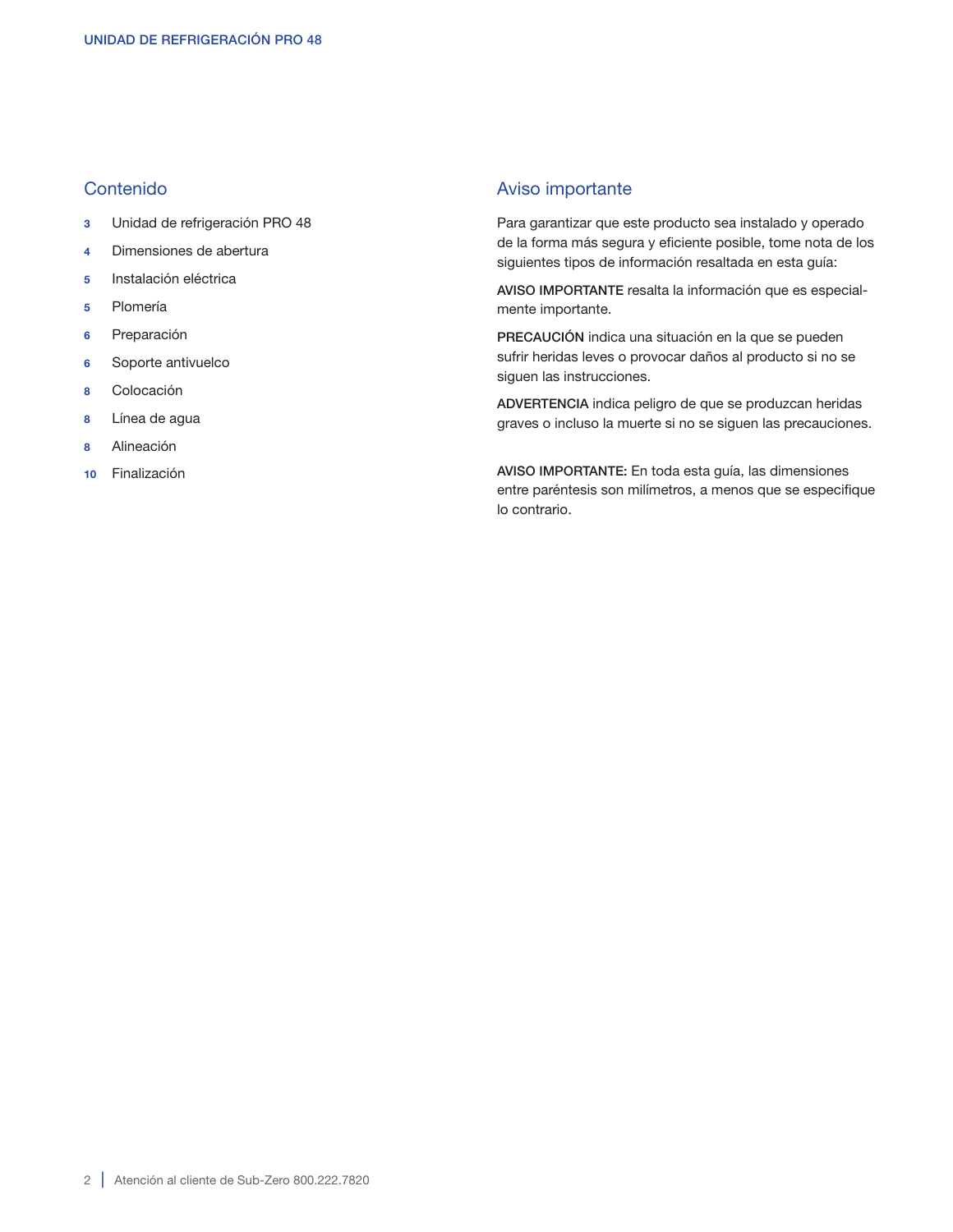# Información del producto

La información importante del producto, incluido el modelo y número de serie de la unidad, se encuentran en la placa de datos del producto. La placa de datos se encuentra dentro del gabinete, a la izquierda del cajón superior del refrigerador. Consulte la siguiente ilustración.

Si necesita servicio, póngase en contacto con el centro de servicio autorizado de Sub-Zero y tenga a la mano el modelo y número de serie de la unidad. Para obtener los datos del centro de servicio autorizado de Sub-Zero más cercano o si tiene preguntas acerca de la instalación, visite la sección de contacto y soporte técnico en nuestra página de Internet, subzero.com o llame a la línea de atención al cliente de Sub-Zero al 800-222-7820.

# Herramientas y materiales

- Destornilladores: estándar, Phillips y Torx.
- Taladro eléctrico.
- Brocas (se requieren brocas de mampostería para instalación en concreto).
- Juego de llaves Allen estándar.
- Juego de llaves estándar y de vaso.
- Niveles 2' y 4'.
- Cortador de tubos.
- 3' de tubería de cobre, trenzada de acero inoxidable o PEX de 1/4" de diámetro exterior.
- Válvula de asiento.
- Material para proteger la casa, el piso y los gabinetes durante la instalación.



Ubicación de la placa de datos (dentro del cajón).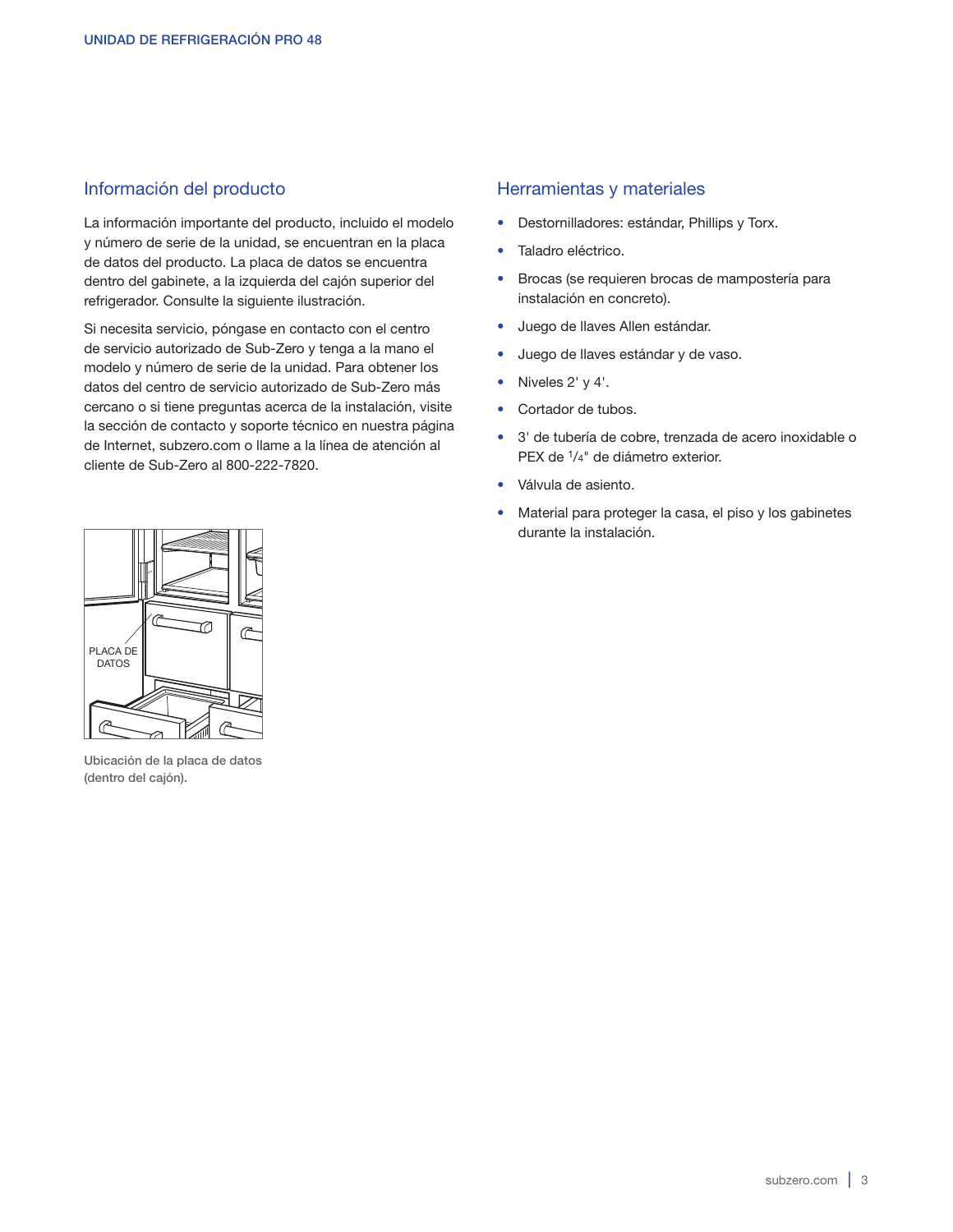# Dimensiones de abertura

# INSTALACIONES INTEGRADAS ESTÁNDAR Y EMPOTRABLES



**VISTA LATERAL EXECUTE OF A SIDE VISTA FRONTAL** 

| <b>APERTURA</b> |                     | ESTÁNDAR EMPOTRABLE |
|-----------------|---------------------|---------------------|
| Ancho           | $47^{1}/2$ " (1206) | 48" (1219)          |
| Altura          | $83^{3}/4$ " (2127) | $84^{1}/8$ " (2137) |
| Profundidad*    | 24" (610)           | 26" (660)           |

\*En las instalaciones estándar, el marco frontal se extenderá 2" (51) más allá de los gabinetes. En las instalaciones empotrables, el marco frontal se instalará con los gabinetes que lo rodean.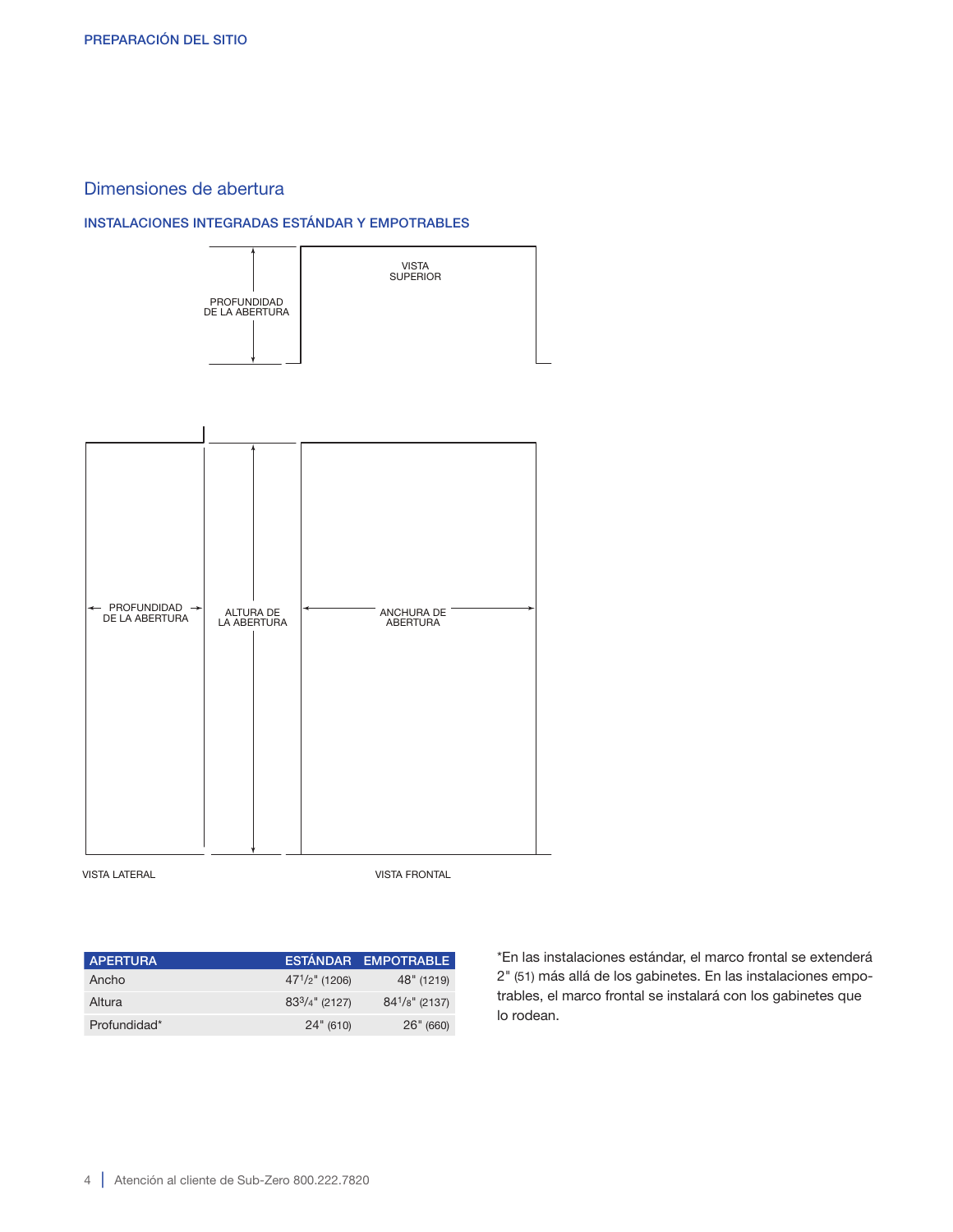# Instalación eléctrica

La instalación debe cumplir con todos los códigos eléctricos vigentes.

El suministro eléctrico debe colocarse dentro del área sombreada que se muestra en la siguiente ilustración. Es necesario un circuito independiente, que dé servicio únicamente a este aparato. No es recomendable utilizar un circuito de fallos de conexión a tierra (GFCI, por sus siglas en inglés) ya que puede interrumpir el funcionamiento de la unidad.

| <b>REQUISITOS ELÉCTRICOS</b> |                                 |
|------------------------------|---------------------------------|
| Suministro eléctrico         | 115 V CA, 60 Hz                 |
| Interruptor de circuito      | 15 amperes                      |
| Receptáculo                  | Conexión a tierra de 3 clavijas |

#### A PRECAUCIÓN

Un electricista calificado debe revisar el tomacorriente para asegurarse de que la conexión se haya realizado con la polaridad correcta. Verifique que el tomacorriente esté debidamente conectado a tierra.

#### **A ADVERTENCIA**

No utilice un cable de extensión, adaptador de dos clavijas ni retire la clavija con conexión a tierra del cable de alimentación.



Ubicación del suministro eléctrico.

# Plomería

La instalación debe cumplir con todos los códigos de plomería vigentes.

La línea del suministro de agua debe colocarse dentro del área sombreada que se muestra en la siguiente ilustración. La línea del suministro de agua debe conectarse al suministro doméstico con una válvula de cierre de fácil acceso. Evite utilizar válvulas autoperforantes. La línea del suministro de agua no debe interferir en la instalación del soporte antivuelco.

Se puede utilizar un sistema de ósmosis inversa siempre y cuando la presión del agua que llegue a la unidad se mantenga de forma constante entre 35 y 120 psi (de 2.4 a 8.3 bares) en todo momento. En esta aplicación, se debe desviar el sistema de filtrado de agua mediante la extracción del filtro. No es recomendable utilizar una línea de cobre para esta aplicación.

| <b>REQUISITOS DE PLOMERÍA</b>               |                                                                                                     |
|---------------------------------------------|-----------------------------------------------------------------------------------------------------|
| Línea de suministro de agua                 | Tubería de cobre, trenzada<br>de acero inoxidable o PEX de<br>$\frac{1}{4}$ " de diámetro exterior. |
| Presión del aqua                            | De 35 a 120 psi (de 2.4 a<br>8.3 bares)                                                             |
| Línea de exceso de agua para la<br>conexión | 36" (914)                                                                                           |





Ubicación del suministro de agua (parte posterior).

Ubicación del suministro de agua (parte inferior).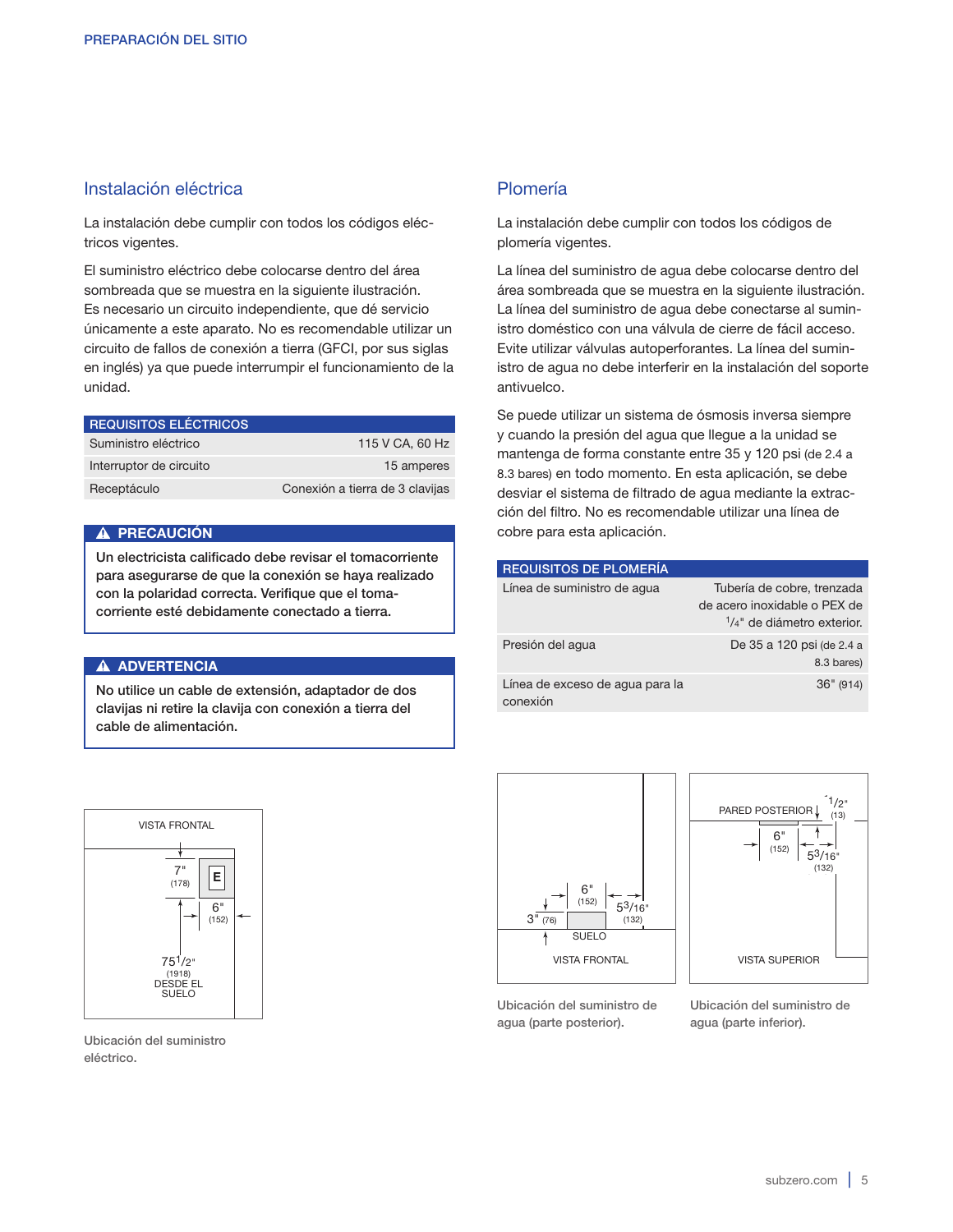# Preparación

Desembale la unidad e inspeccione si tiene algún daño. Retire la base de madera y deseche los pernos y soportes de transporte. Retire y recicle los materiales de embalaje. No deseche el zócalo, el soporte antivuelco ni las piezas de montaje.

Repliegue completamente las patas niveladoras delanteras para que pueda mover la unidad a su posición. Las patas niveladoras delanteras y traseras se pueden ajustar desde el frente de la unidad una vez que la misma está en su posición.

Retire la bandeja de drenaje de la base de la unidad para evitar que se dañe y permitir que se pueda colocar bien la plataforma rodante.

Debe quitar el conjunto de la rejilla antes de mover la unidad. Para quitarlo, jale el borde inferior de la rejilla hacia fuera y gire hacia arriba. Corte los amarracables que unen el cable de red con la rejilla y desconecte el cable de red. Quite los tres pernos de la rejilla y jálela para extraerla. Consulte la siguiente ilustración.

# Soporte antivuelco

#### **A ADVERTENCIA**

Para evitar que la unidad se incline hacia delante y proporcionar una instalación estable, la unidad debe estar asegurada en su lugar con el soporte antivuelco.

Utilice los orificios de ubicación de la línea central para colocar el soporte antivuelco en el centro de la abertura. El soporte se debe colocar a 24" (610) desde el frente de la abertura hasta la parte posterior del soporte. Esta profundidad aumentará a 26" (660) en una instalación empotrable. No colocar correctamente el soporte antivuelco impedirá que la unidad quede bien enganchada.

Utilice todas las piezas de montaje de los soportes antivuelco de acuerdo con las instrucciones para suelos de madera o de concreto.

AVISO IMPORTANTE: Para aplicaciones en suelo de madera o de concreto, si los tornillos del # 12 no alcanzan un travesaño o la placa de pared, utilice tornillos del # 8 y arandelas del # 12 con los anclajes de pared.

AVISO IMPORTANTE: En algunas instalaciones el contrapiso o el suelo terminado pueden necesitar que se inclinen los tornillos utilizados para sujetar el soporte antivuelco a la pared del fondo.

| PIEZAS DE MONTAJE ANTIVUELCO |                                                              |
|------------------------------|--------------------------------------------------------------|
| 1                            | Soporte antivuelco                                           |
| 12                           | Tornillos de cabeza plana de #12 x $2^{1/2}$ "               |
| 3                            | Anclas de cuña de $\frac{3}{8}$ "-16 x $3\frac{3}{4}$ "      |
| 12                           | Arandelas planas del #12                                     |
| 3                            | Tornillos de cabeza segmentada de #8-18 x 1 <sup>1</sup> /4" |
| 3                            | Anclajes Nylon Zip-it <sup>®</sup> para pared                |





Extracción de la rejilla.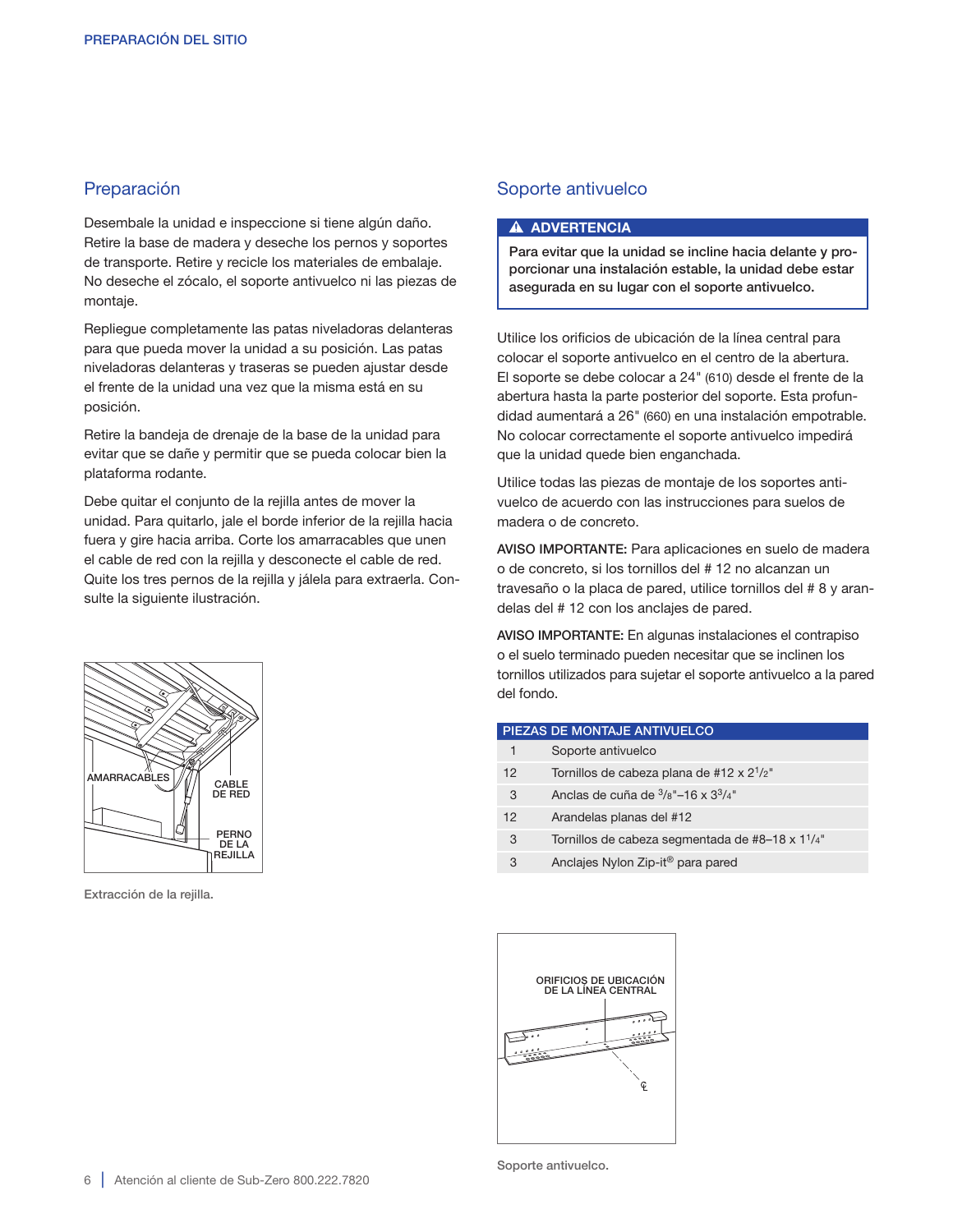# Soporte antivuelco

#### APLICACIÓN EN SUELO DE MADERA

Después de ubicar apropiadamente el soporte antivuelco en la abertura, taladre los orificios guía con un diámetro máximo de 3/16" (5) en los travesaños o en la placa de la pared. Utilice los tornillos #12 y las arandelas para sujetar el soporte. Compruebe que los tornillos penetren a través del material del suelo y los travesaños o la placa de la pared 3/4" (19) como mínimo. Consulte la siguiente ilustración.

#### APLICACIÓN EN PISO DE CONCRETO

Después de ubicar apropiadamente el soporte antivuelco en la abertura, taladre los orificios guía con un diámetro máximo de 3/16" (5) en los travesaños o en la placa de la pared. Taladre orificios con un diámetro de 3/8" (10) en el concreto con una profundidad de 11/2" (38) como mínimo. Utilice los tornillos #12 y las arandelas para sujetar el soporte a la pared, y utilice las anclas de cuña de 3/8" para sujetar el soporte al suelo. Compruebe que los tornillos penetren a través de los travesaños o la placa de la pared 3/4" (19) como mínimo. Consulte la siguiente ilustración.



Suelo de madera. Piso de concreto.

#### INSTALACIÓN DE LAS ANCLAS DE CUÑA PARA CONCRETO:

- 1 Haga un orificio de  $3/8$ " (10) de diámetro con una profundidad superior al empotrado mínimo. Limpie el orificio o continúe taladrando para hacer el orificio más profundo y que quepan los residuos en él.
- 2 Coloque la arandela y la tuerca al ras del extremo del ancla para proteger las roscas. Inserte el ancla a través del material que va a fijar hasta que la arandela quede al ras del material de la superficie.
- 3 Para expandir el ancla gire la tuerca de 3 a 5 vueltas para ajustarla hasta que quede bien apretada o a 25 libras-pie de torsión.

#### **A ADVERTENCIA**

Verifique que no haya cables eléctricos o tuberías en la zona donde va a introducir los tornillos.

#### A PRECAUCIÓN

Utilice siempre gafas de seguridad y otros dispositivos o prendas de protección que sean necesarios al instalar o trabajar con anclas.

No se recomienda el uso de anclas en material de mampostería poco pesado, como son los bloques o ladrillos; tampoco se recomienda utilizarlos en concreto fresco que no haya tenido tiempo suficiente para curar. No se recomienda el uso de brocas huecas para hacer los orificios para el ancla.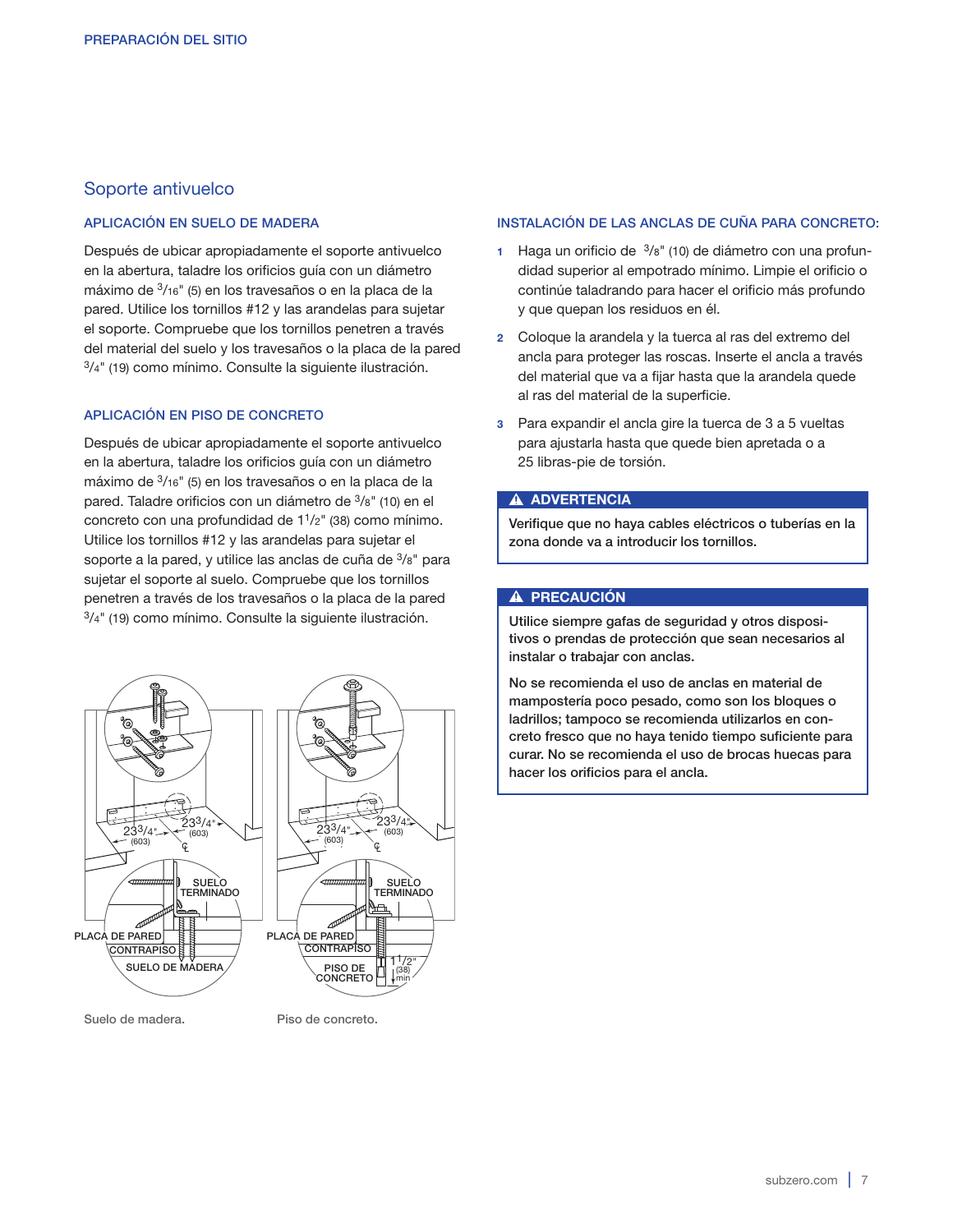# Colocación

#### A PRECAUCIÓN

Antes de mover la unidad a su posición, asegúrese de que las puertas y cajones estén cerrados y proteja cualquier suelo con acabado.

Utilice una plataforma rodante para mover la unidad cerca de la abertura.

Si la unidad ha estado o está acostada o de lado, debe ponerla de pie y dejarla así durante un mínimo de 24 horas antes de conectarla al suministro eléctrico.

Conecte el cable de alimentación a la conexión a tierra y coloque la unidad en su sitio. Compruebe que el soporte antivuelco esté bien enganchado.

# Línea de agua

Debe conectar un tubo de plástico de aproximadamente 3'  $(0.9 \text{ m})$  de  $\frac{1}{4}$ " a la unidad con una conexión de compresión de 1/4" previamente ensamblada debajo de la unidad. El kit para instalar la conexión de la tubería de agua, que viene con la unidad, contiene un accesorio para unión de compresión de 1/4" para conectarlo a la toma de agua doméstica.

Purgue la línea de agua antes de hacer la conexión final a la unidad. Esto eliminará cualquier residuo que pueda haber quedado en la tubería al instalar la nueva línea de agua.

Coloque la manga y la tuerca en la toma de agua y sujételos a la conexión en el extremo de la tubería. No apriete demasiado. Revise todos los accesorios de la línea de agua para detectar fugas. Compruebe si puede instalar y quitar la bandeja de drenaje sin interferir en la línea de agua.

AVISO IMPORTANTE: Si utiliza un sistema de ósmosis inversa, se recomienda desviar el sistema de filtración de agua mediante la extracción del filtro.

AVISO IMPORTANTE: Las líneas de agua no pueden quedar expuestas a temperaturas de congelación.

# Alineación

#### NIVELACIÓN

Una vez que la unidad está en posición, gire las patas niveladoras delanteras en sentido de las manecillas del reloj para ajustar la altura. El ajuste de la altura de la parte trasera se puede realizar desde la parte delantera de la base rodante. Con un vaso de  $3/8$ " gire  $3/8$ " el perno hexagonal en sentido de las manecillas del reloj para levantar la unidad o en sentido opuesto a las manecillas del reloj para bajarla. Utilice la velocidad más baja para el par de torsión cuando utilice un taladro eléctrico. No ajuste las patas niveladoras traseras con la mano. Consulte la siguiente ilustración.

Cuando la unidad está bien nivelada, no es tan necesario ajustar de las puertas y los cajones.

AVISO IMPORTANTE: Nivele la unidad con el suelo, no con los gabinetes que la rodean. Esto podría afectar el funcionamiento de la unidad, por ejemplo el cerrado de la puerta.

#### **A ADVERTENCIA**

Para reducir la posibilidad de que la unidad se vuelque hacia adelante, las patas niveladoras delanteras deben estar en contacto con el suelo.



Nivelación.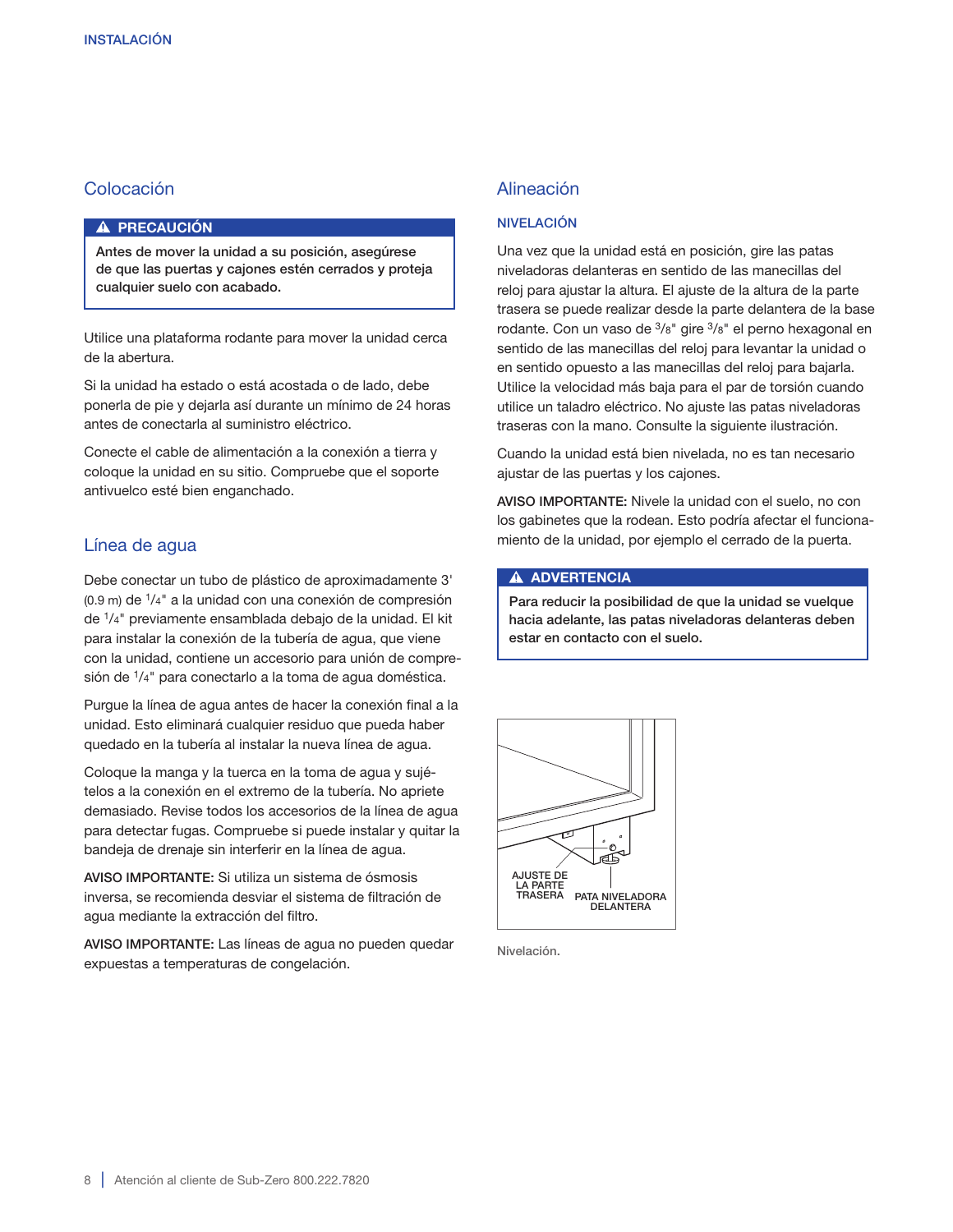# Alineación

#### AJUSTE DE LA PUERTA

Para realizar cualquier ajuste, retire la puerta y el tope de la puerta y afloje ligeramente los dos tornillos de la bisagra superior. Con la llave Allen incluida gire el tornillo para ajustar la bisagra. Consulte la siguiente ilustración. Vuelva a instalar la puerta y verifique la alienación. Repita los pasos hasta que la puerta esté alineada correctamente.

AVISO IMPORTANTE: Al momento de ajustar las puertas, compruebe que la pestaña de la bisagra siga conectada con el interruptor de la luz de la puerta. Consulte la siguiente ilustración.



Extracción de la puerta. Ajuste de bisagra.

#### AJUSTE DE LOS CAJONES

Ajuste vertical | Afloje los tres tornillos de montaje. Consulte la siguiente ilustración. Con una llave de 7/16", gire el perno de ajuste en el sentido de las manecillas del reloj para levantar la unidad, y en sentido opuesto a las manecillas del reloj para bajarla. Apriete los tornillos, vuelva a instalar el cajón y revise la alineación. Repita los pasos hasta que el cajón esté alineado correctamente.

Ajuste horizontal | Afloje el tornillo de las correderas del cajón frontal. Consulte la siguiente ilustración. Ajuste el retenedor frontal a la derecha o a la izquierda y apriete el tornillo. Luego, levante el retenedor frontal y desplace hacia delante y hacia atrás para mantener la alineación con el retenedor frontal. Cada conjunto de orificios ajustará la alineación en  $\frac{1}{32}$ " (0.8).





Ajuste vertical. Ajuste horizontal.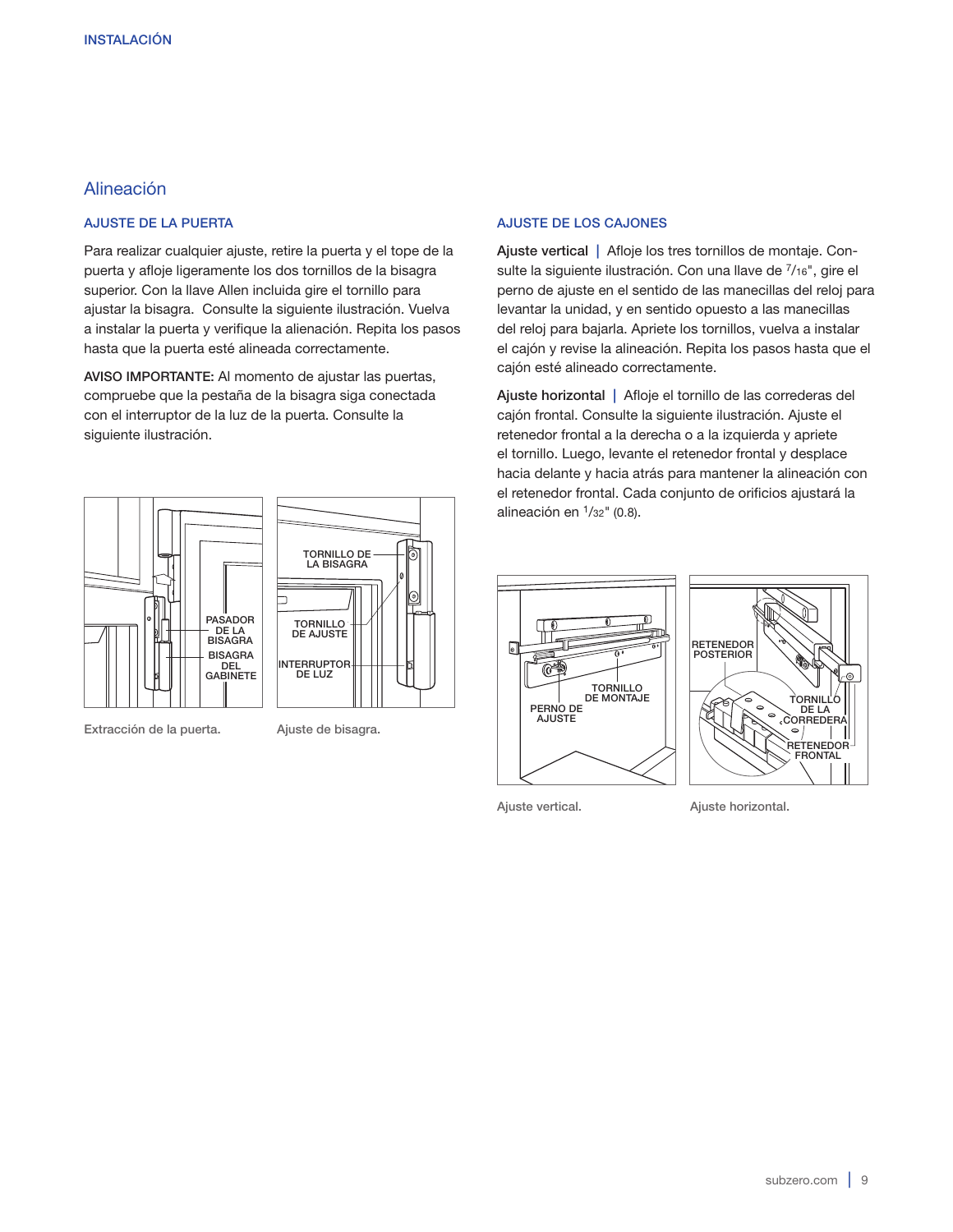# Finalización

Instale el conjunto de la rejilla y verifique que se ajuste adecuadamente. Vuelva a conectar el cable de red. Consulte la página 6. Una el cable de red a la rejilla con los amarracables que vienen incluidos.

Vuelva a instalar la bandeja de drenaje y compruebe que esté bien puesta.

Instale el zócalo y sujételo a los soportes con los tornillos dentro de cada una de las bases rodantes. Consulte la siguiente ilustración. El zócalo debe ser desmontable para sacarlo cuando sea necesario dar servicio a la unidad. El suelo no debe interferir al desmontarlo.

Instale las cubiertas de las patas. Retire el refuerzo de papel y fuércelo en su posición.

Para encender la unidad pulse el botón de ENCENDIDO en el panel de control.

#### DESVIACIÓN DEL FILTRO DE AGUA

Si no va a utilizar el sistema de filtrado, puede colocarlo en el modo de desvío del filtro de agua mediante la extracción del filtro de agua. Consulte la siguiente ilustración. Siga estos pasos para extraer el filtro de agua:

- 1 Jale el borde inferior de la rejilla hacia fuera e incline el marco de la rejilla hacia arriba.
- 2 Para retirar el cartucho, gírelo un cuarto en sentido opuesto a las manecillas del reloj y jálelo. Consulte la siguiente ilustración.





Apertura de la rejilla. Extracción del filtro de agua.



Instalación del zócalo.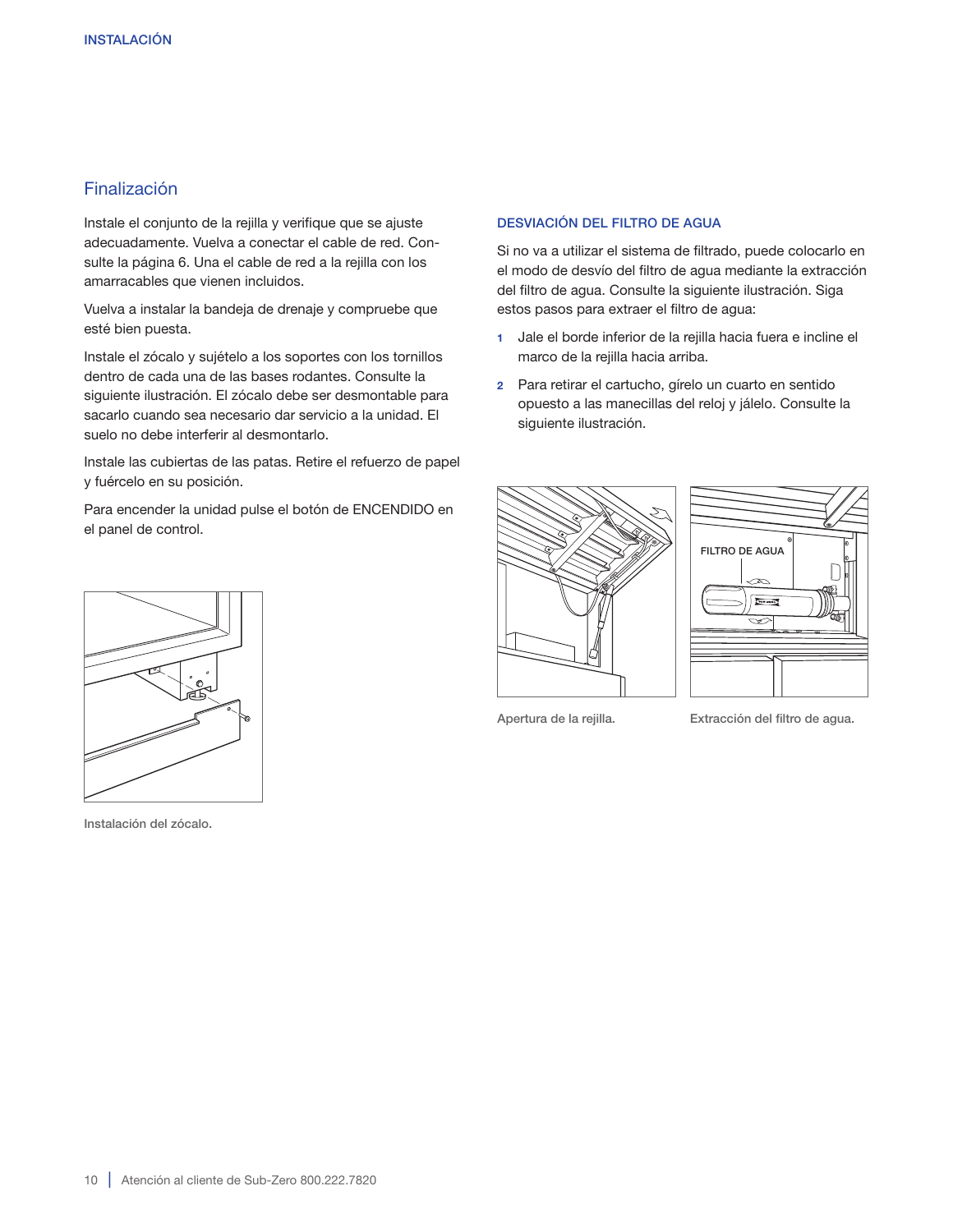# Finalización

# TOPE PARA PUERTA A 90°

Las puertas de todos los modelos abren a 135°. Las instalaciones en las que se debe limitar la abertura de la puerta disponen de un juego de topes de 90° para puertas a través de un distribuidor autorizado de Sub-Zero. Para obtener más información acerca de los distribuidores locales, visite la sección para encontrar una sala de exhibición de nuestro sitio web, subzero.com.

#### **A ADVERTENCIA**

Siga todas las leyes estatales y locales para almacenar, reciclar o desechar los refrigeradores y congeladores no utilizados.

Sub-Zero, Sub-Zero & Design, Dual Refrigeration, Constant Care, The Living Kitchen, Great American Kitchens The Fine Art of Kitchen Design e Ingredients son marcas comerciales registradas y marcas de servicio de Sub-Zero, Inc. Wolf, Wolf & Design, Wolf Gourmet, W & Design y el color rojo aplicado a las perillas son marcas comerciales registradas y marcas de servicio de Wolf Appliance, Inc. (en conjunto las "Marcas de la Compañía".) Todas las demás marcas comerciales o marcas comerciales registradas son propiedad de sus respectivos propietarios en los Estados Unidos y otros países.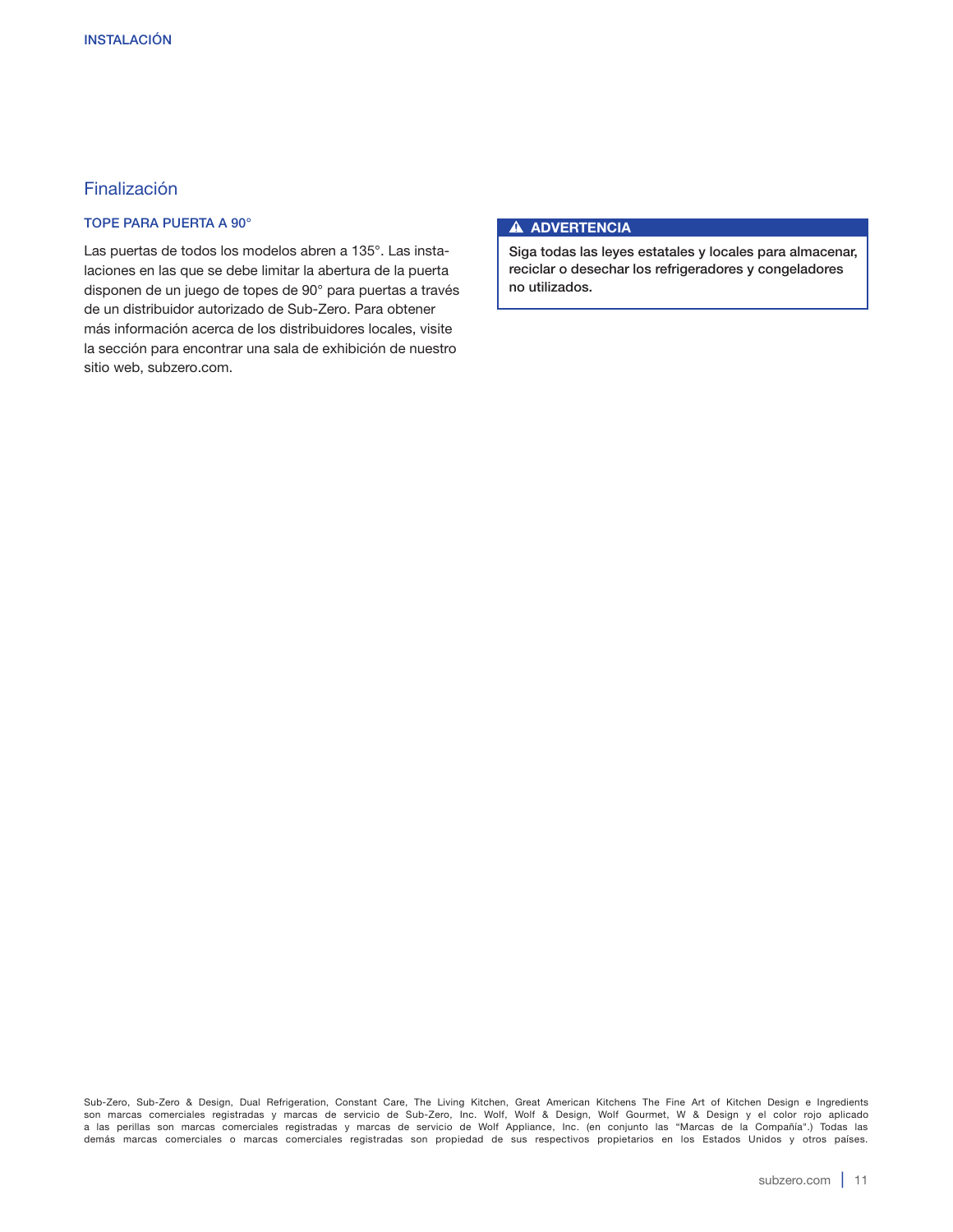# Table des matières

- 3 Réfrigération PRO 48
- 4 Dimensions de l'ouverture
- 5 Électricité
- 5 Plomberie
- 6 Préparation
- 6 Support antibasculement
- 8 Mise en place
- 8 Tuyau d'alimentation en eau
- 8 Alignement
- 10 Achèvement

# Remarque importante

Pour s'assurer que ce produit est installé et utilisé en toute sécurité et aussi efficacement que possible, prenez note des types de renseignement mis en évidence tout au long de ce guide :

REMARQUE IMPORTANTE met en évidence des renseignements qui sont particulièrement importants.

MISE EN GARDE indique une situation où une blessure mineure ou des dommages au produit peuvent se produire si les directives ne sont pas respectées.

AVERTISSEMENT décrit un danger qui peut causer une blessure grave ou la mort si les précautions ne sont pas respectées.

REMARQUE IMPORTANTE : tout au long de ce guide, les dimensions entre parenthèses sont en millimètres à moins d'indication contraire.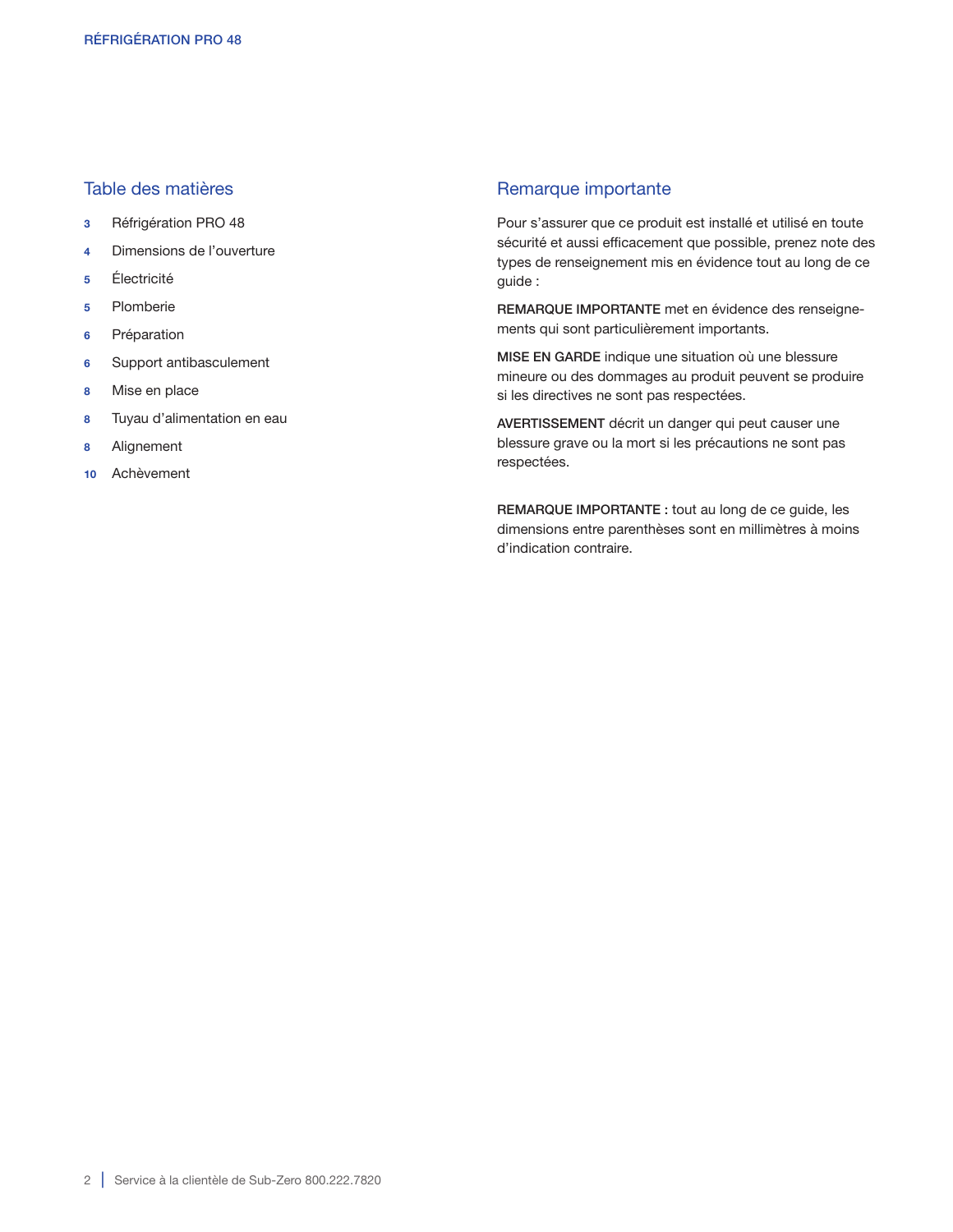# Renseignements sur le produit

Des renseignements importants sur le produit, y compris les numéros de modèle et de série de votre unité, se trouvent sur la plaque signalétique du produit. La plaque signalétique est située à l'intérieur de l'armoire à la gauche du tiroir supérieur du congélateur. Reportez-vous à l'illustration ci-dessous.

Si vous avez besoin de service, communiquez avec le service Sub-Zero certifié par l'usine et ayez les numéros de modèle et de série de l'unité à la portée de la main. Pour obtenir le nom du centre de service Sub-Zero certifié par l'usine près de chez vous ou si vous avez des questions concernant l'installation, consultez la section Contact et assistance de notre site Web, subzero.com ou appelez le service à la clientèle de Sub-Zero au 800-222-7820.

# Outils et matériaux

- Tournevis—standard, cruciforme et Torx.
- Perceuse électrique.
- Mèches (des mèches à maçonnerie sont requises pour l'installation dans le béton).
- Ensemble de clés Allen standard.
- Ensemble de clés et douilles standard.
- Niveaux de 2 pi (601) et 4 pi (1 219).
- Coupe-tube.
- 3 pi (914) de tube PEX ou en acier inoxydable tressée en cuivre de 1/4 po (6) de diamètre extérieur.
- Vanne à étrier.
- Des matériaux pour protéger la résidence, le plancher et les armoires pendant l'installation.



Emplacement de la plaque signalétique (dans le tiroir).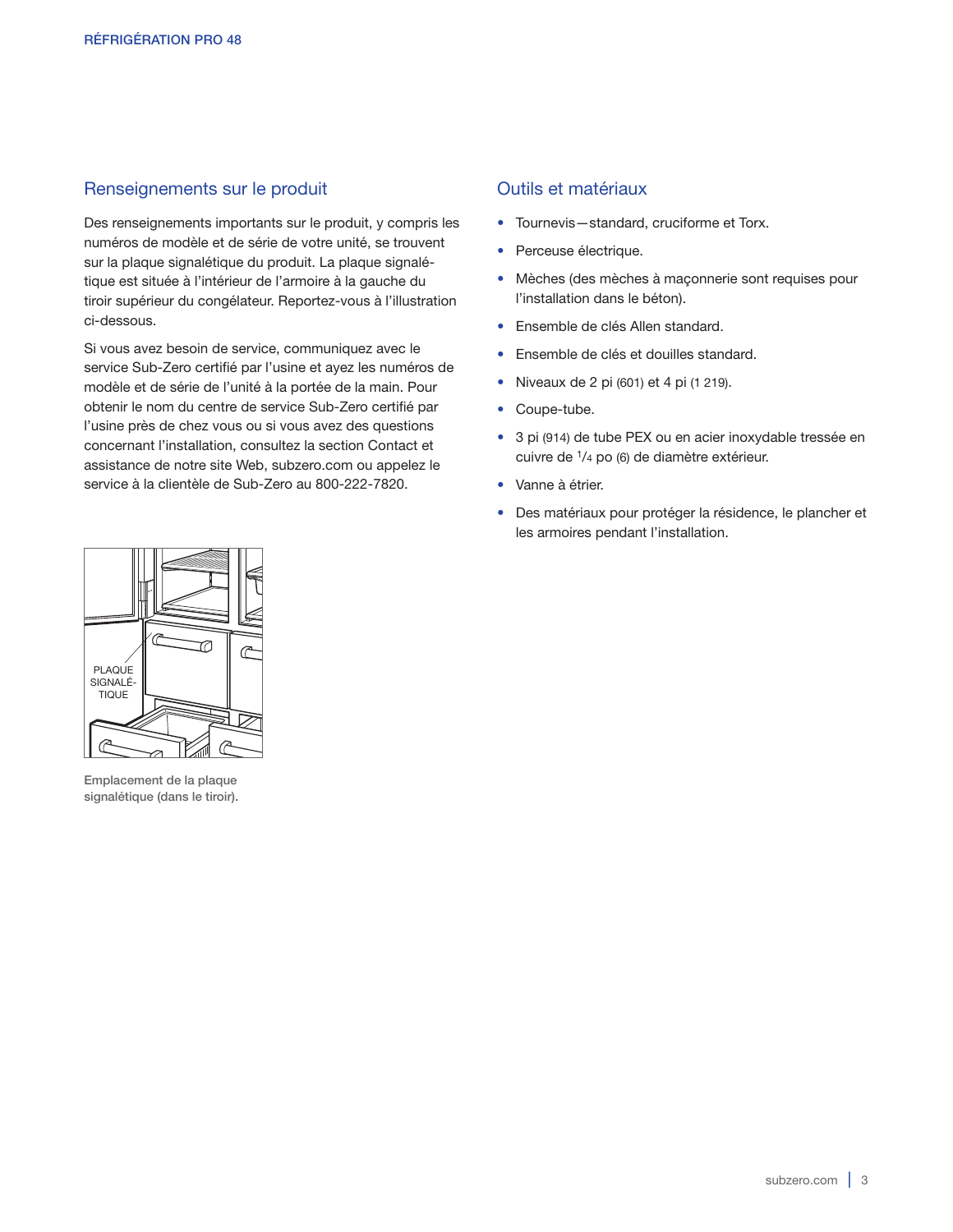# Dimensions de l'ouverture

#### INSTALLATIONS INTÉGRÉES STANDARDS ET À AFFLEUREMENT





VUE DE PROFIL VIEW TO A LA CONTROL VIEW OF FACE

| <b>OUVERTURE</b> | <b>STANDARD</b>                           | À AFFLEUREMENT        |
|------------------|-------------------------------------------|-----------------------|
| Largeur          | $47^{1}/2$ po (1 206)                     | 48 po (1 219)         |
| Hauteur          | 83 <sup>3</sup> / <sub>4</sub> po (2 127) | $84^{1}/8$ po (2 137) |
| Profondeur*      | 24 po (610)                               | 26 po (660)           |

\*Pour les installations standards, le cadre de la façade se prolongera de 2 po (51) au-delà des armoires. Dans les installations à affleurement, le cadre de la façade sera à égalité avec les armoires.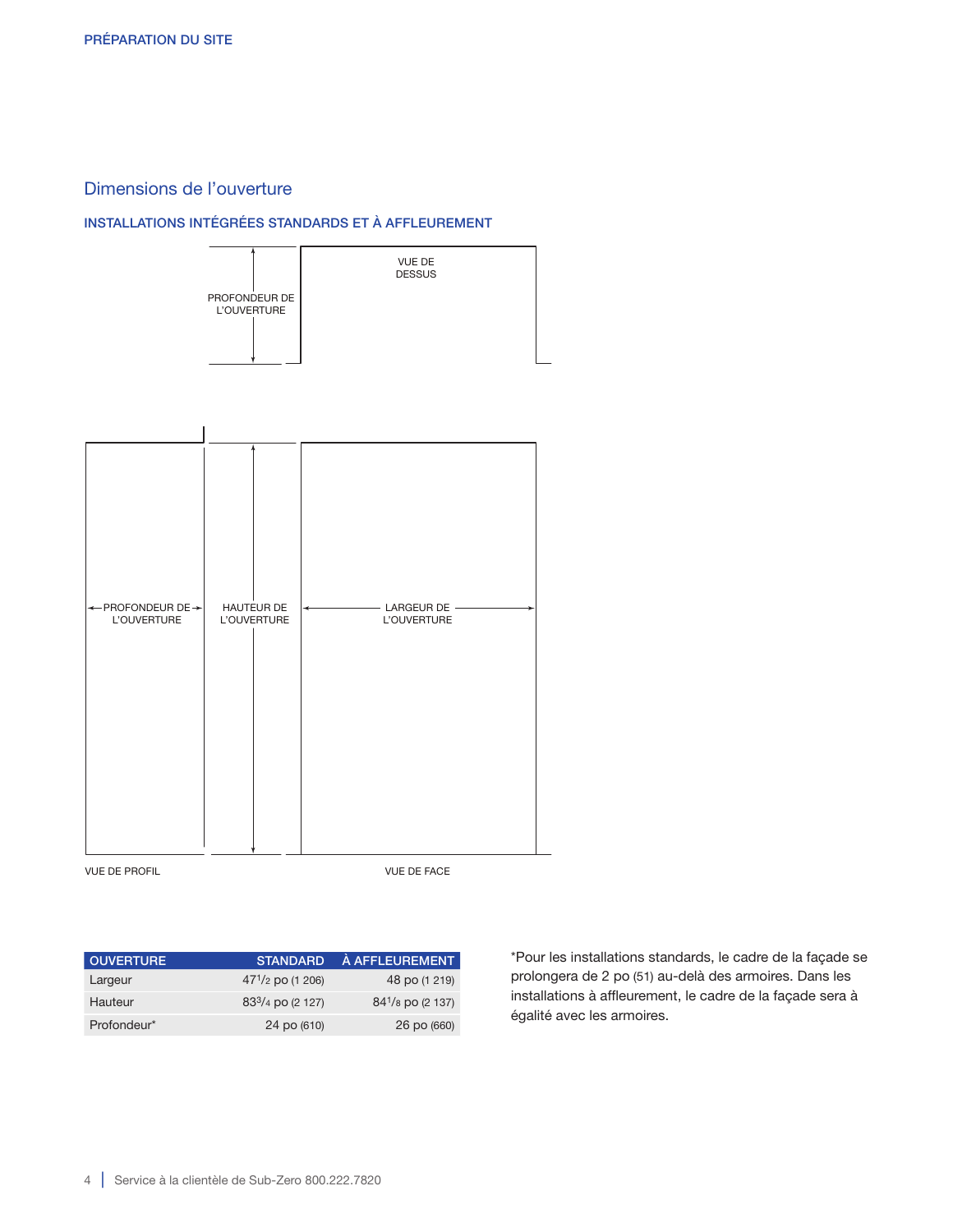# Électricité

L'installation doit se conformer à tous les codes électriques applicables.

L'alimentation électrique doit se trouver à l'intérieur de la zone ombragée indiquée dans l'illustration ci-dessous. Un circuit séparé servant uniquement cet appareil est requis. Un disjoncteur de fuite de terre (GFCI) n'est pas recommandé et peut interrompre le fonctionnement.

| <b>EXIGENCES ÉLECTRIQUES</b> |                                 |
|------------------------------|---------------------------------|
| Alimentation électrique      | 115 volts CA, 60 Hz             |
| <b>Disjoncteur</b>           | 15 ampères                      |
| Prise                        | mise à la terre à trois broches |

#### A MISE EN GARDE

Cette prise doit être vérifiée par un électricien qualifié pour s'assurer qu'elle est câblée avec la polarité appropriée. Assurez-vous que la prise est correctement mise à la terre.

#### A AVERTISSEMENT

N'utilisez pas une rallonge ou un adaptateur à deux broches et ne retirez pas la broche de mise à la terre du cordon d'alimentation.

# Plomberie

L'installation doit se conformer à tous les codes de plomberie applicables.

Le tuyau d'alimentation en eau doit se trouver à l'intérieur de la zone ombragée indiquée dans l'illustration ci-dessous. Le tuyau d'alimentation en eau doit être relié à l'alimentation de la maison avec un robinet d'arrêt facilement accessible. N'utilisez pas des vannes à auto-perçage. Le tuyau d'alimentation en eau ne doit pas nuire à l'installation du support antibasculement.

Un système à osmose inverse peut être utilisé à condition qu'il y ait une pression d'eau constante de 35 à 120 psi (2,4 à 8,3 bars) vers l'unité en tout temps. Dans cette application, le système de filtration doit être dérivé en retirant le filtre. Une conduite en cuivre n'est pas recommandée pour cette application.

| <b>EXIGENCES DE PLOMBERIE</b>                                |                                                                                                        |
|--------------------------------------------------------------|--------------------------------------------------------------------------------------------------------|
| Tuyau d'alimentation en eau                                  | tube PEX ou en acier inoxy-<br>dable tressé en cuivre de<br>$\frac{1}{4}$ po (6) de diamètre extérieur |
| Pression d'eau                                               | 35-120 psi (2,4-8,3 bars)                                                                              |
| Tuyau d'alimentation en eau<br>supplémentaire pour connexion | 36 po (914)                                                                                            |





Emplacement de l'alimentation en eau (à l'arrière).

Emplacement de l'alimentation en eau (au fond).



Emplacement de l'alimentation électrique.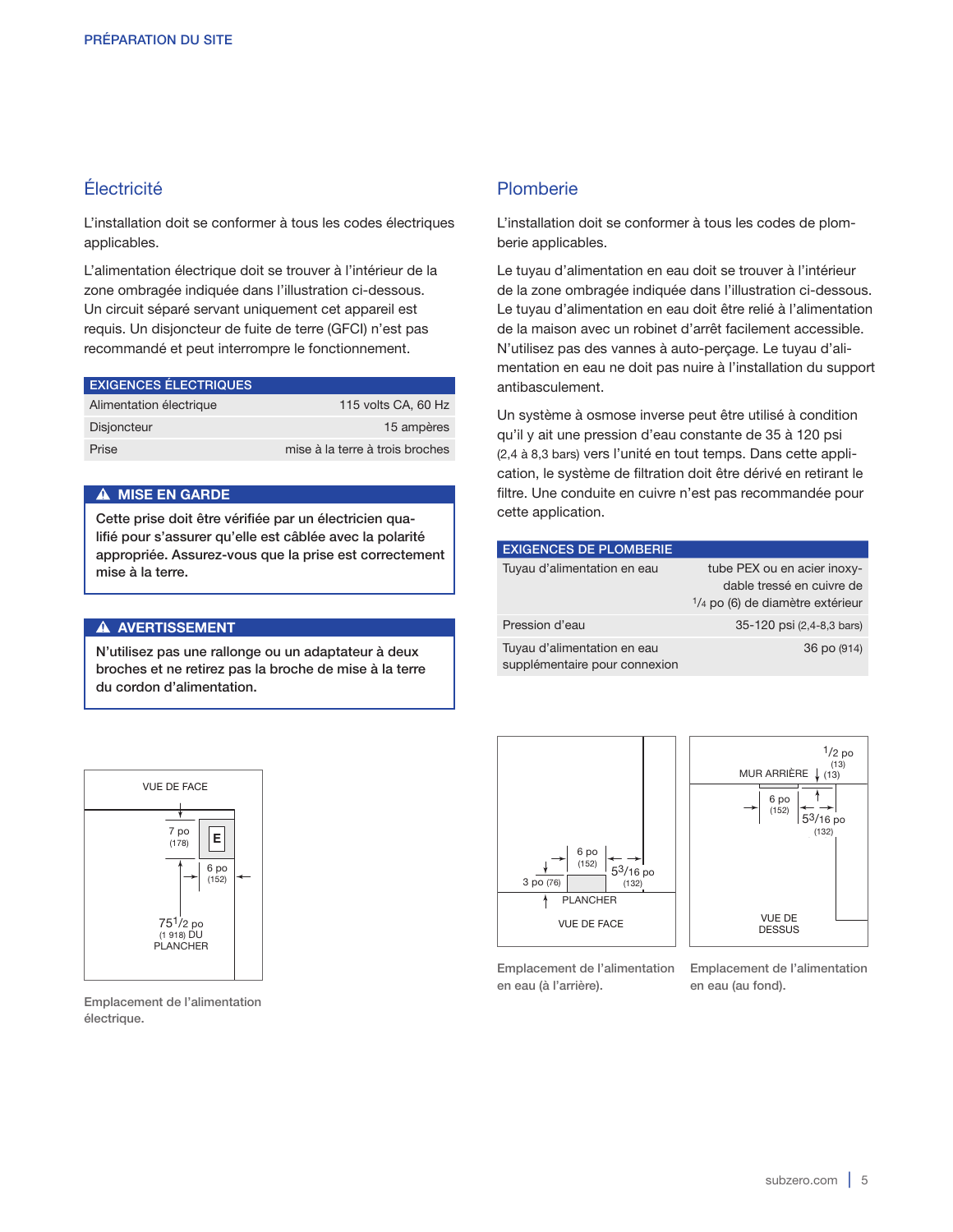# Préparation

Sortez l'unité de la boîte et examinez-la pour vous assurer qu'elle n'est pas endommagée. Retirez la base en bois et jetez les boulons et les supports d'expédition. Retirez et recyclez les matériaux d'emballage. Ne jetez pas la plaque de protection, le support antibasculement et la quincaillerie.

Rentrez complètement les pieds de nivellement avant afin de pouvoir déplacer l'unité jusqu'à son emplacement. Les pieds de nivellement avant et arrière peuvent être réglés à partir de l'avant lorsque l'unité est en place.

Retirez la cuvette d'égouttement de la base de l'unité pour éviter de l'endommager et permettre de bien placer le chariot à appareil.

L'assemblage de la grille doit être retiré avant de déplacer l'unité. Pour retirer, tirez le rebord inférieur de la grille vers l'extérieur et tournez-le vers le haut. Coupez les attaches de câble qui fixent le câble de réseau à la grille, puis débranchez le câble de réseau. Retirez les trois boulons de la grille, puis tirez cette dernière vers l'avant pour l'enlever. Reportez-vous à l'illustration ci-dessous.

# CÂBLE DE RÉSEAU DE LA GRILLE ATTACHE<sup>®</sup> BOULON DE CÂBLE

Retrait de la grille.

#### Support antibasculement

#### **A AVERTISSEMENT**

Pour empêcher l'unité de basculer vers l'avant et obtenir une installation stable, elle doit être fixée en place au moyen du support antibasculement.

Utilisez les trous de localisation de la ligne centrale pour placer le support antibasculement au centre de l'ouverture. Le support doit être placé à une distance de 24 po (610) de l'avant de l'ouverture jusqu'à l'arrière du support. Cette profondeur passe à 26 po (660) pour une installation à affleurement. Si le support antibasculement n'est pas aligné adéquatement, il ne s'enclenchera pas correctement.

Utilisez toute la quincaillerie pour support antibasculement selon les directives pour les planchers en bois ou en béton.

REMARQUE IMPORTANTE : pour les applications sur des planchers en bois ou en béton, si les vis n° 12 ne touchent pas un poteau mural ou une plaque murale, utilisez les vis n° 8 et les rondelles n° 12 avec les cales d'ancrage.

REMARQUE IMPORTANTE : dans certaines installations, le sous-plancher ou le plancher fini peuvent nécessiter l'inclinaison des vis utilisées pour fixer le support antibasculement au mur arrière.

|         | <b>QUINCAILLERIE ANTIBASCULEMENT</b>                       |  |
|---------|------------------------------------------------------------|--|
| 1       | Support antibasculement                                    |  |
| $12 \,$ | Vis à tête cylindrique bombée n°12 x 2 <sup>1</sup> /2 po  |  |
| 3       | Cales d'ancrage de $\frac{3}{8}$ po-16 x $\frac{33}{4}$ po |  |
| 12      | Rondelles plates n°12                                      |  |
| 3       | Vis à tête bombée n°8-18 x 1 <sup>1</sup> /4 po            |  |
|         |                                                            |  |

3 Cales d'ancrage au mur à glissière en nylon Zip-it®



Support antibasculement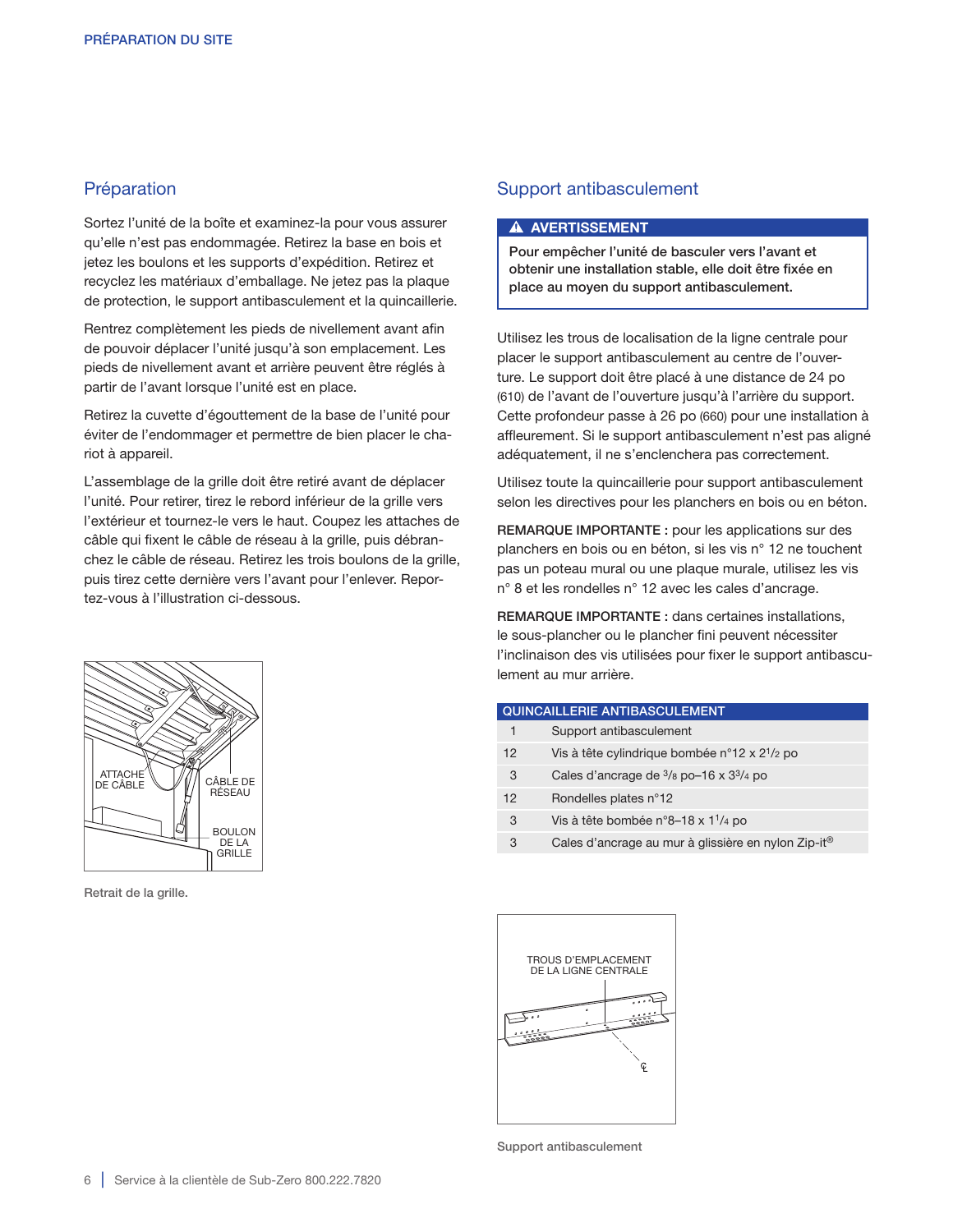# Support antibasculement

#### APPLICATION SUR UN PLANCHER EN BOIS

Après avoir correctement repéré les supports antibasculement dans l'ouverture préliminaire, percez des avant-trous de 3/16 po (5) de diamètre au maximum dans les poteaux muraux ou la plaque murale. Utilisez les vis et les rondelles n° 12 pour fixer les supports. Vérifiez que les vis pénètrent dans le matériau du plancher et dans les poteaux muraux ou la plaque murale d'une distance d'au moins 3/4 po (19). Reportez-vous à l'illustration ci-dessous.

#### APPLICATION SUR UN PLANCHER EN BÉTON

Après avoir correctement repéré les supports antibasculement dans l'ouverture préliminaire, percez des avant-trous de 3/16 po (5) de diamètre au maximum dans les poteaux muraux ou la plaque murale. Percez des trous de 3/8 po (10) de diamètre dans le béton d'une profondeur d'au moins 11/2 po (38). Utilisez les vis et les rondelles n° 12 pour fixer le support au mur et utilisez les cales d'ancrage de 3/8 po (10) pour fixer le support au plancher. Vérifiez que les vis pénètrent dans les poteaux muraux ou la plaque murale d'une distance d'au moins 3/4 po (19). Reportez-vous à l'illustration ci-dessous.



Plancher en bois. Plancher en béton.

#### INSTALLATION DE LA CALE D'ANCRAGE POUR BÉTON :

- 1) Percez un trou de  $\frac{3}{16}$  po (10) diamètre de toute profondeur excédant le noyage minimal. Nettoyez le trou ou continuez à percer plus profondément pour accommoder les fines de perçage.
- 2) Assemblez la rondelle et l'écrou à égalité avec l'extrémité de la cale d'ancrage pour protéger les filets. Enfoncez la cale d'ancrage dans le matériau à fixer jusqu'à ce que la rondelle soit à égalité avec la surface du matériau.
- 3) Ouvrez la cale d'ancrage en serrant l'écrou de trois à cinq tours au-delà de la position serrée à la main ou un couple de 25 pi-lb (3,4 kg-m).

#### **A AVERTISSEMENT**

Vérifiez qu'il n'y ait pas de fils électriques ou de plomberie dans la zone qui pourraient être pénétrés par les vis.

#### A MISE EN GARDE

Portez toujours des lunettes de sécurité et utilisez d'autres dispositifs ou vêtements de protection nécessaires lors de l'installation ou du travail avec des dispositifs d'ancrage.

Il n'est pas recommandé d'utiliser des dispositifs d'ancrage dans de la maçonnerie légère comme des blocs ou de la brique, ou dans du nouveau béton qui n'a pas eu assez de temps pour sécher. L'utilisation de forets-aléseurs n'est pas recommandée pour percer les trous des cales d'ancrage.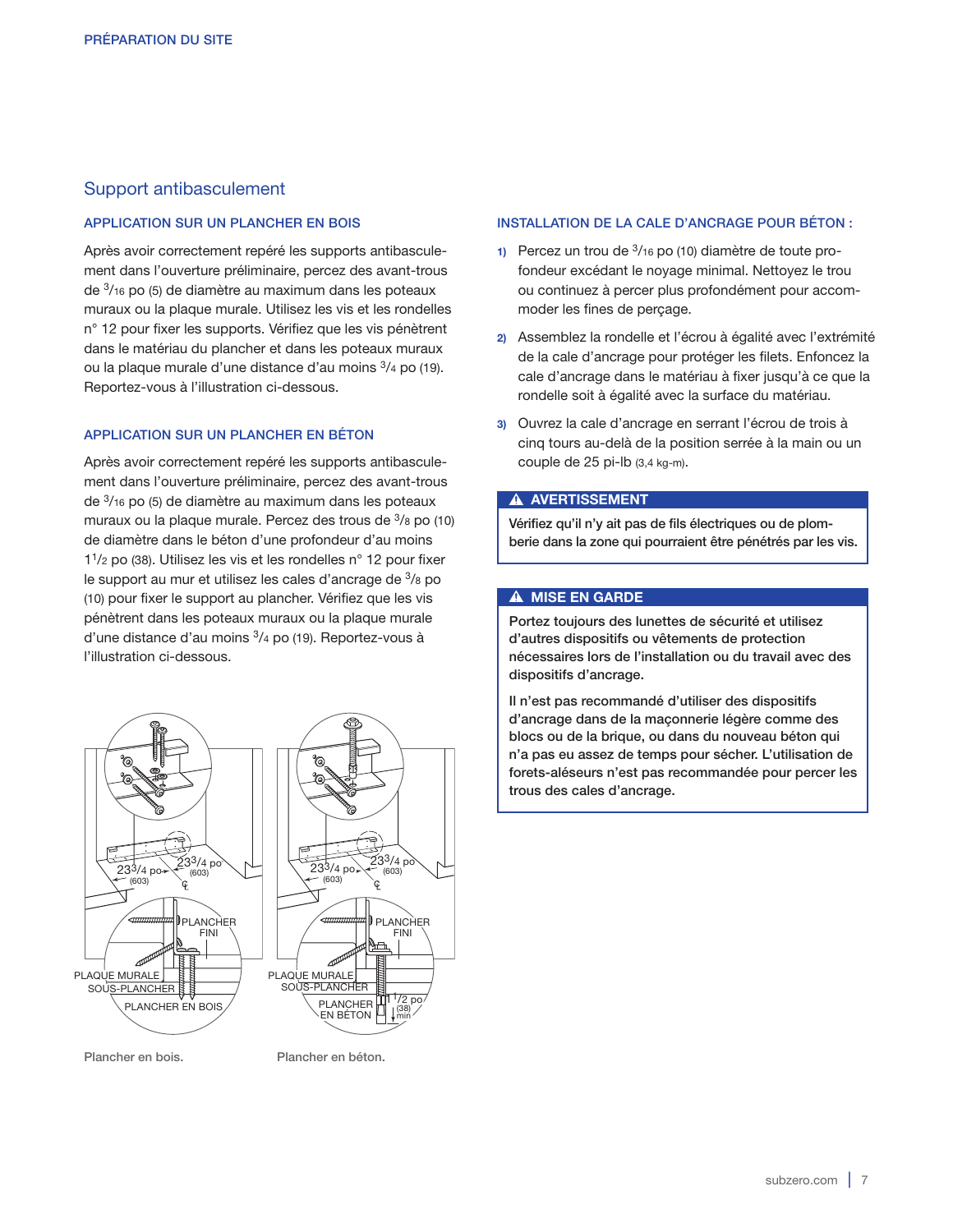# Mise en place

#### A MISE EN GARDE

Avant de mettre l'unité en place, sécurisez les portes et les tiroirs en position fermée et protégez tout plancher fini.

Utilisez un chariot à appareil pour déplacer l'unité près de l'ouverture.

Si l'unité a été posée sur le dos ou le côté, elle doit être mise debout pendant au moins 24 heures avant de relier l'alimentation.

Branchez le cordon d'alimentation dans une prise mise à la terre et roulez l'unité en place. Vérifiez que le support antibasculement est correctement enclenché.

#### Tuyau d'alimentation en eau

Approximativement 3 po (0,9 m) de tube en plastique de 1/4 po (6) est relié à l'unité au moyen d'une connexion de compression pré-assemblée de 1/4 po (6) sous l'unité. La trousse de connexion du raccord du tuyau d'alimentation d'eau, fournie avec l'unité, comprend un raccord d'union de compression de 1/4 po (6) pour relier jusqu'au tuyau d'alimentation d'eau de la résidence.

Purgez le tuyau d'alimentation en eau avant d'effectuer la dernière connexion vers l'unité. Ceci éliminera tous les débris qui pourraient se trouver dans le tube suite à l'installation du nouveau tuyau d'alimentation en eau.

Placez l'écrou et le manchon sur le tuyau d'alimentation en eau et fixez à la connexion à l'extrémité du tube. Ne serrez pas trop. Vérifiez que tous les raccords du tuyau d'alimentation en eau n'aient pas de fuites. Vérifiez que la cuvette d'égouttement puisse être installée et retirée sans interférence de la part du tuyau d'alimentation en eau.

REMARQUE IMPORTANTE : si un système à osmose inverse est utilisé, il est recommandé que le système de filtration d'eau soit contourné en retirant le filtre.

REMARQUE IMPORTANTE : les tuyaux d'alimentation en eau ne doivent pas être exposés au gel.

# Alignement

#### NIVELLEMENT

Une fois l'unité en position, tournez les pieds de nivellement avant dans le sens horaire pour régler la hauteur. Le réglage de la hauteur arrière peut être effectué à partir de l'avant de la base à roulettes. Au moyen d'une douille de 3/8 po (10), tournez le boulon hexagonal de  $3/8$  po (10) dans le sens horaire pour relever l'unité ou dans le sens antihoraire pour l'abaisser. Utilisez le réglage de couple le plus bas lorsque vous utilisez une perceuse électrique. Ne tournez pas les pieds de nivellement arrière à la main. Reportez-vous à l'illustration ci-dessous.

Lorsque l'unité est correctement mise au niveau, des réglages à la porte et au tiroir ne seront probablement pas nécessaires.

REMARQUE IMPORTANTE : nivelez l'unité en fonction du plancher, pas des armoires environnantes. Cela pourrait affecter le fonctionnement de l'unité, comme la fermeture de la porte.

#### **A AVERTISSEMENT**

Afin de réduire le risque de basculement vers l'avant de l'unité, les pieds de nivellement avant doivent être en contact avec le sol.



Nivellement.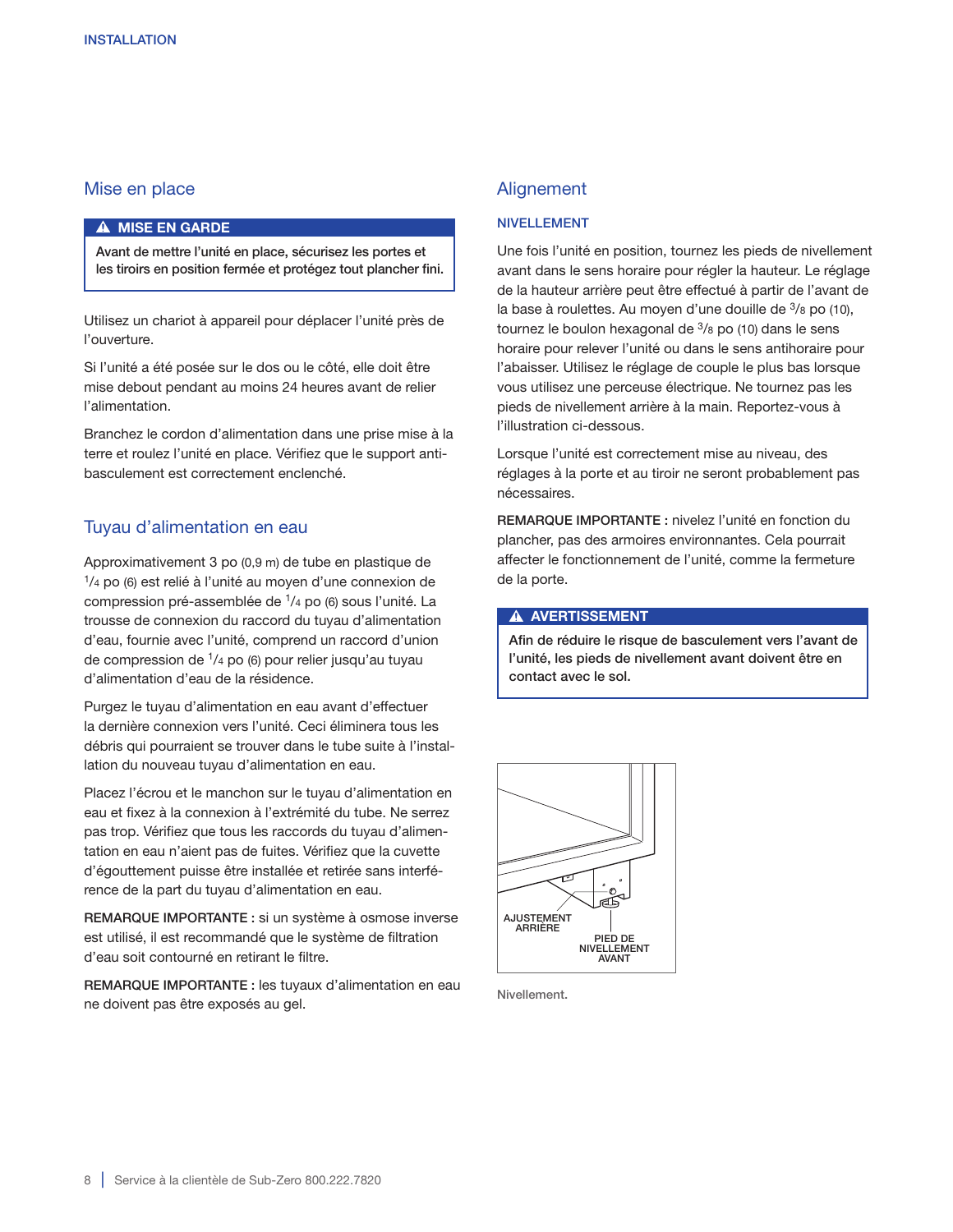# Alignement

#### RÉGLAGE DE LA PORTE

Pour effectuer des réglages, retirez la porte et la butée de porte, puis desserrez légèrement les deux vis de la charnière supérieure. Utilisez la clé Allen fournie pour tourner la vis de réglage pour ajuster la charnière. Reportez-vous à l'illustration ci-dessous. Réinstallez la porte et vérifiez l'alignement. Répétez jusqu'à ce que la porte soit correctement alignée.

REMARQUE IMPORTANTE : lors du réglage des portes, vérifiez que l'onglet de la charnière continue à enclencher l'interrupteur d'éclairage de la porte. Reportez-vous à l'illustration ci-dessous.



Retrait de la porte. Réglage des charnières.

#### RÉGLAGE DU TIROIR

Réglage vertical | Desserrez les trois vis de montage. Reportez-vous à l'illustration ci-dessous. Au moyen d'une clé de 7/16 po (11), tournez le boulon de réglage dans le sens horaire pour relever et dans le sens antihoraire pour abaisser. Serrez les vis, puis réinstallez le tiroir et vérifiez l'alignement. Répétez jusqu'à ce que le tiroir soit correctement aligné.

Réglage horizontal | Desserrez la vis coulissante du tiroir avant. Reportez-vous à l'illustration ci-dessous. Réglez le dispositif de retenue avant droit ou gauche, puis serrez la vis. Ensuite, soulevez le dispositif de retenue arrière et bougez vers l'avant ou l'arrière pour conserver l'alignement avec le dispositif de retenue avant. Chaque ensemble de trous règlera l'alignement de  $1/32$  po  $(0,8)$ .





Réglage vertical Réglage horizontal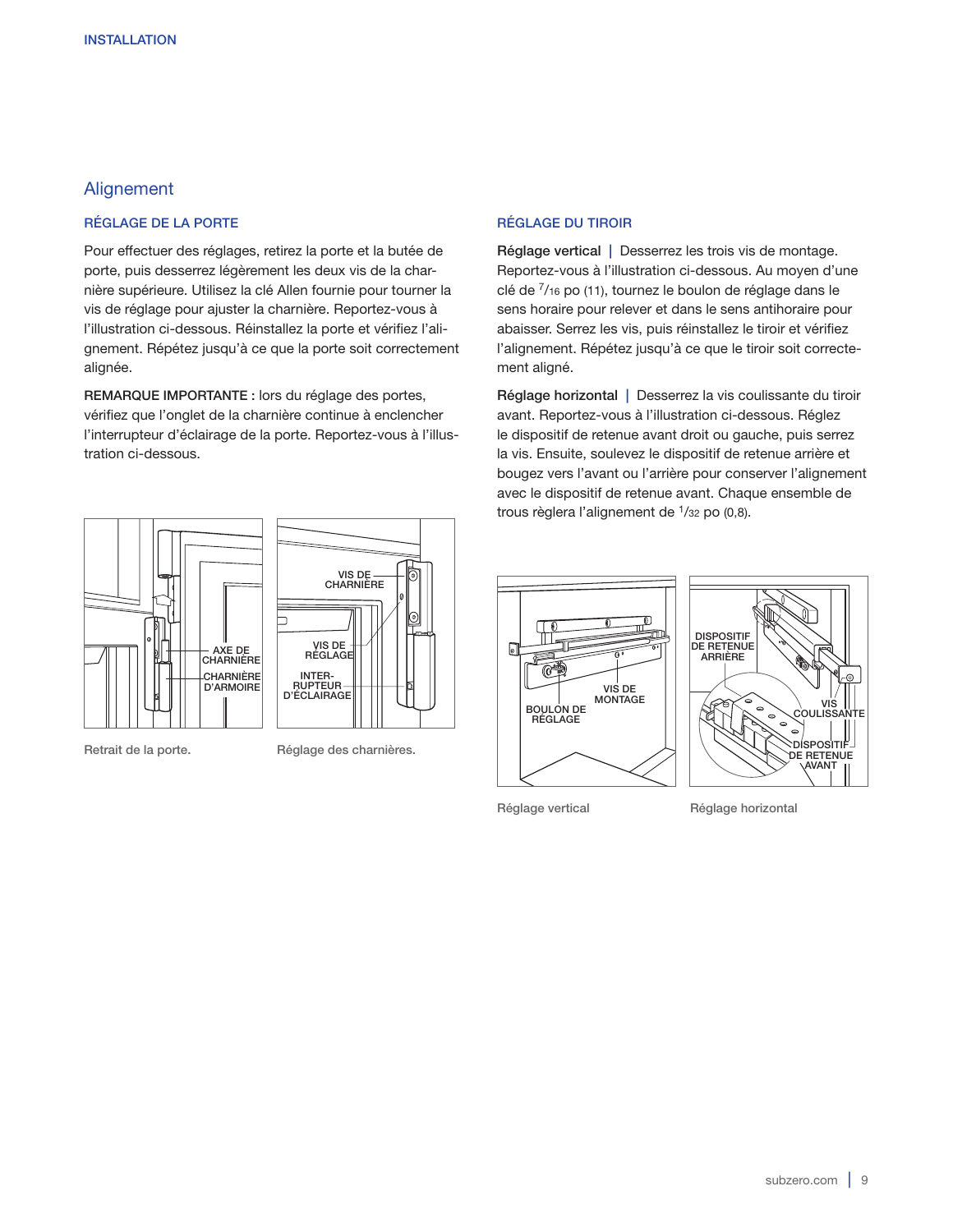# Achèvement

Installez l'assemblage de la grille et vérifiez son ajustement. Rebranchez le câble de réseau. Reportez-vous à la page 6. Fixez le câble de réseau à la grille au moyen des attaches de câble fournies.

Réinstallez la cuvette d'égouttement et vérifiez qu'elle se trouve à la bonne position.

Installez la plaque de protection au moyen de vis pour la fixer aux supports situés à l'intérieur de chaque base de roulettes. Reportez-vous à l'illustration ci-dessous. La plaque de protection doit pouvoir être enlevée pour toute réparation. Le plancher ne doit pas nuire à l'enlèvement.

Installez les couvercles des pieds. Retirez l'endos en papier et appuyez en position.

Coupez le courant en appuyant sur la touche POWER sur le panneau de commande.

#### DÉRIVATION DU FILTRE À EAU

Si le système de filtration d'eau ne sera pas utilisé, il peut être mis en mode de dérivation du filtre à eau en retirant le filtre à eau. Reportez-vous à l'illustration ci-dessous. Suivez ces étapes pour retirer le filtre à eau :

- 1 Tirez le rebord inférieur de l'assemblage de la grille et inclinez le cadre de la grille vers le haut.
- 2 Pour retirer la cartouche, pivotez-la dans le sens antihoraire d'un quart de tour et tirez vers l'extérieur. Reportez-vous à l'illustration ci-dessous.





Grille ouverte. The Section of Retrait du filtre à eau.



Installation de la plaque de protection.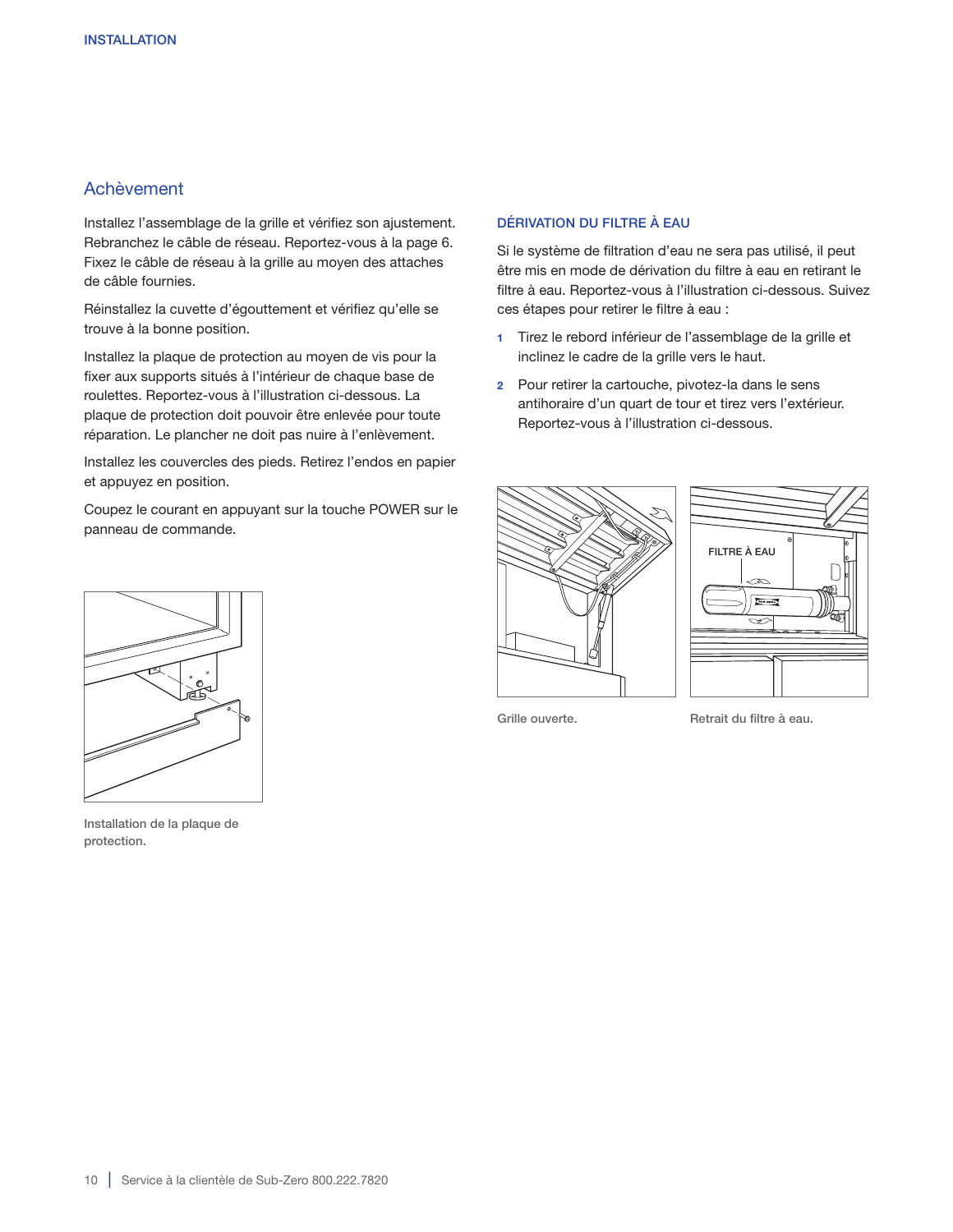# Achèvement

# BUTÉE DE PORTE DE 90°

Les portes de tous les modèles s'ouvrent jusqu'à 135°. Pour les installations où l'ouverture de la porte doit être limitée, une trousse pour butée de porte de 90° en option est offerte par un dépositaire Sub-Zero autorisé. Pour obtenir des renseignements sur votre dépositaire local, visitez la section salle d'exposition de notre site Web, subzero.com

#### **AAVERTISSEMENT**

Respectez toutes les lois provinciales et locales lors de l'entreposage, le recyclage ou l'élimination des réfrigérateurs et des congélateurs non utilisés.

Sub-Zero, Sub-Zero & Design, Dual Refrigeration, Constant Care, The Living Kitchen, Great American Kitchens The Fine Art of Kitchen Design et Ingredients sont des marques déposées et de service de Sub-Zero, Inc. Wolf, Wolf & Design, Wolf Gourmet, W & Design et la couleur rouge qui se trouve sur les boutons sont des marques déposées et de service de Wolf Appliance, Inc. (collectivement, les « Marques d'entreprise »). Toutes les autres marques de commerce ou déposées appartiennent à leurs propriétaires respectifs aux États-Unis et dans d'autres pays.